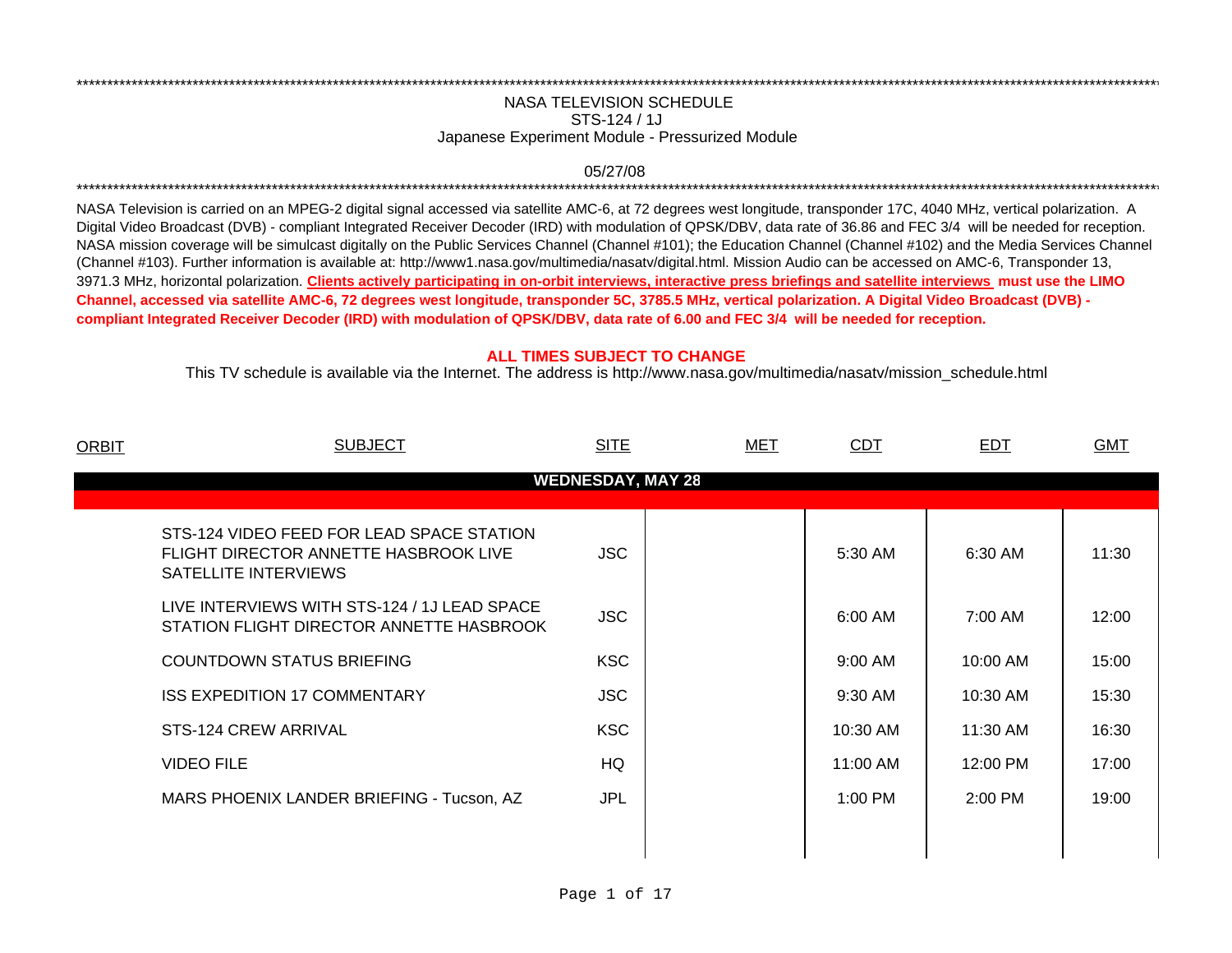| <b>ORBIT</b> | <b>SUBJECT</b>                                                                                                  | <b>SITE</b>                                |     | <b>MET</b> | <b>CDT</b> | <b>EDT</b> | <b>GMT</b> |
|--------------|-----------------------------------------------------------------------------------------------------------------|--------------------------------------------|-----|------------|------------|------------|------------|
|              |                                                                                                                 | <b>THURSDAY, MAY 29</b>                    |     |            |            |            |            |
|              | <b>ISS EXPEDITION 17 COMMENTARY</b>                                                                             | <b>JSC</b>                                 |     |            | 9:00 AM    | 10:00 AM   | 15:00      |
|              | STS-124 LAUNCH READINESS PRESS CONFERENCE<br>(Time subject to completion of Mission Management Team<br>Meeting) | <b>KSC</b>                                 |     |            | 10:00 AM   | 11:00 AM   | 16:00      |
|              | <b>VIDEO FILE</b>                                                                                               | HQ                                         |     |            | 11:00 AM   | 12:00 PM   | 17:00      |
|              | <b>JAXA KIBO BRIEFING</b>                                                                                       | <b>KSC</b>                                 |     |            | 12:00 PM   | 1:00 PM    | 18:00      |
|              | MARS PHOENIX LANDER BRIEFING - Tucson, AZ                                                                       | <b>JPL</b>                                 |     |            | 1:00 PM    | 2:00 PM    | 19:00      |
|              |                                                                                                                 | <b>FRIDAY, MAY 30</b>                      |     |            |            |            |            |
|              | <b>ISS EXPEDITION 17 COMMENTARY</b>                                                                             | <b>JSC</b>                                 |     |            | 8:00 AM    | 9:00 AM    | 14:00      |
|              | <b>COUNTDOWN STATUS BRIEFING</b>                                                                                | <b>KSC</b>                                 |     |            | 9:00 AM    | 10:00 AM   | 15:00      |
|              | ISS NATIONAL LABORATORY BRIEFING                                                                                | <b>KSC</b>                                 |     |            | 10:00 AM   | 11:00 AM   | 16:00      |
|              | STS-124 WEBCAST                                                                                                 | <b>KSC</b>                                 |     |            | 11:00 AM   | 12:00 PM   | 17:00      |
|              | <b>VIDEO FILE</b>                                                                                               | HQ                                         |     |            | 11:15 AM   | 12:15 PM   | 17:15      |
|              | MARS PHOENIX LANDER BRIEFING - Tucson, AZ                                                                       | <b>JPL</b>                                 |     |            | 1:00 PM    | 2:00 PM    | 19:00      |
|              |                                                                                                                 | <b>SATURDAY, MAY 31</b><br>FD <sub>1</sub> |     |            |            |            |            |
|              |                                                                                                                 |                                            |     |            |            |            |            |
|              | STS-124 LAUNCH COVERAGE BEGINS                                                                                  | <b>KSC</b>                                 |     |            | 11:00 AM   | 12:00 PM   | 17:00      |
|              | <b>LAUNCH</b>                                                                                                   | <b>KSC</b>                                 | 00/ | 00:00      | 04:02 PM   | 05:02 PM   | 21:02      |
|              | <b>MECO</b>                                                                                                     |                                            | 00/ | 00:08      | 04:10 PM   | 05:10 PM   | 21:10      |
| $\mathbf 1$  | NASA TELEVISION ORIGINATION SWITCHED TO JSC                                                                     | <b>JSC</b>                                 | 00/ | 00:10      | 04:12 PM   | 05:12 PM   | 21:12      |
| 1            | NASA TELEVISION ORIGINATION SWITCHED TO KSC                                                                     | <b>KSC</b>                                 | 00/ | 00:13      | 04:15 PM   | 05:15 PM   | 21:15      |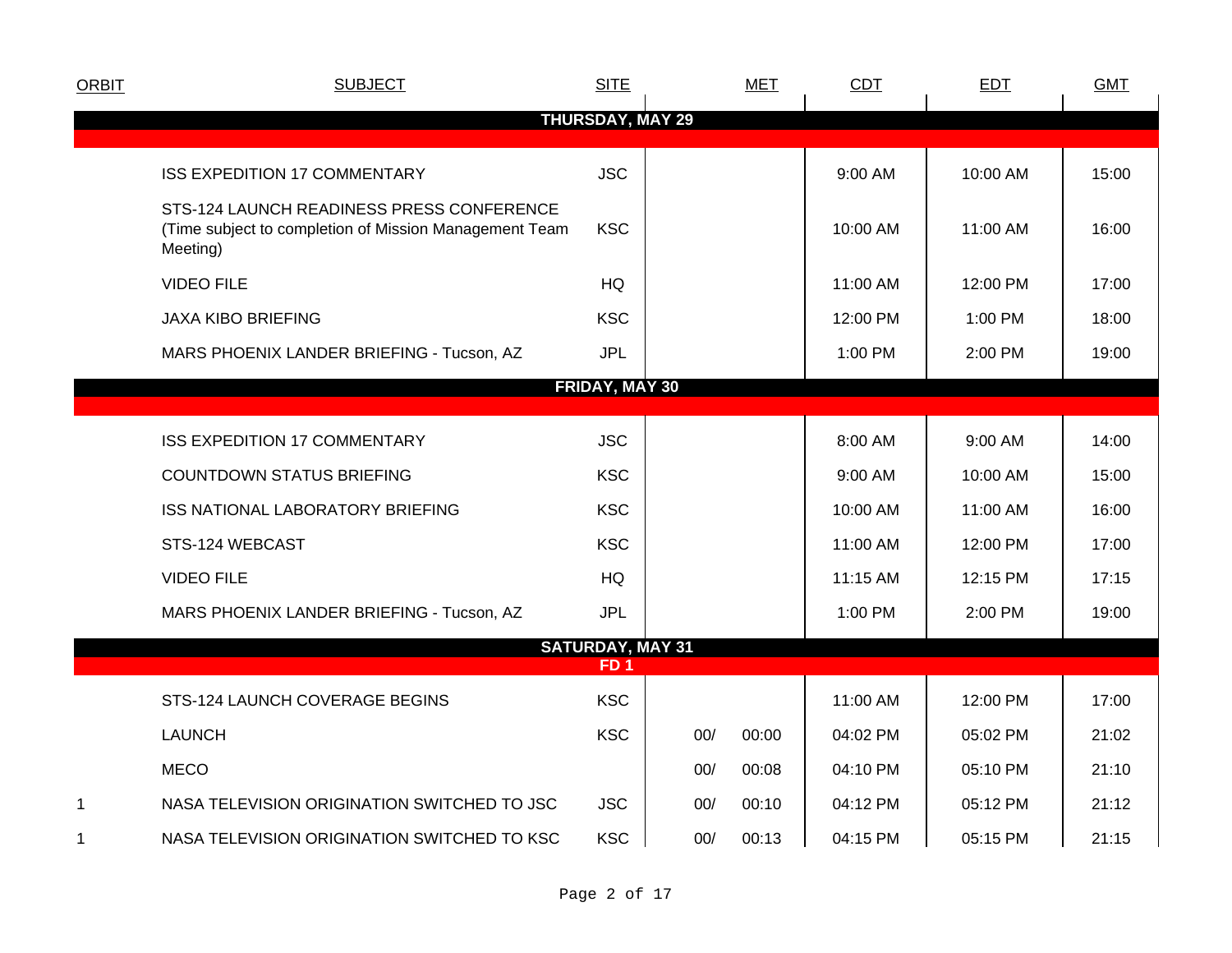| <b>ORBIT</b>   | <b>SUBJECT</b>                                                                   | <b>SITE</b>                              |     | <b>MET</b> | CDT      | <b>EDT</b> | <b>GMT</b> |
|----------------|----------------------------------------------------------------------------------|------------------------------------------|-----|------------|----------|------------|------------|
| 1              | LAUNCH REPLAYS (approx. 5 min. after MECO) T=30:00                               | <b>KSC</b>                               | 00/ | 00:13      | 04:15 PM | 05:15 PM   | 21:15      |
| $\mathbf 1$    | ADDITIONAL LAUNCH REPLAYS FROM KSC                                               | <b>KSC</b>                               | 00/ | 00:45      | 04:47 PM | 05:47 PM   | 21:47      |
| $\mathbf{1}$   | POST LAUNCH NEWS CONFERENCE                                                      | <b>KSC</b>                               | 00/ | 00:58      | 05:00 PM | 06:00 PM   | 22:00      |
| $\overline{2}$ | PAYLOAD BAY DOOR OPENING (may not be televised live)                             |                                          | 00/ | 01:25      | 05:27 PM | 06:27 PM   | 22:27      |
| 3              | ASCENT FLIGHT CONTROL TEAM VIDEO REPLAY                                          | <b>JSC</b>                               | 00/ | 03:58      | 08:00 PM | 09:00 PM   | 01:00      |
| 4              | EXTERNAL TANK HANDHELD VIDEO DOWNLINK                                            |                                          | 00/ | 04:40      | 08:42 PM | 09:42 PM   | 01:42      |
| 4              | LAUNCH ENGINEERING REPLAYS FROM KSC                                              |                                          | 00/ | 05:29      | 09:31 PM | 10:31 PM   | 02:31      |
| 5              | <b>DISCOVERY CREW SLEEP BEGINS</b>                                               |                                          | 00/ | 06:00      | 10:02 PM | 11:02 PM   | 03:02      |
| 5              | FLIGHT DAY 1 HIGHLIGHTS (replayed on the hour during<br>crew sleep)              | <b>JSC</b>                               | 00/ | 06:58      | 11:00 PM | 12:00 AM   | 04:00      |
|                |                                                                                  | <b>SUNDAY, JUNE 1</b><br>FD <sub>2</sub> |     |            |          |            |            |
|                |                                                                                  |                                          |     |            |          |            |            |
| 10             | DISCOVERY CREW WAKE UP (begins FD 2)                                             |                                          | 00/ | 14:00      | 06:02 AM | 07:02 AM   | 11:02      |
| 12             | <b>EMU CHECKOUT</b>                                                              |                                          | 00/ | 17:20      | 09:22 AM | 10:22 AM   | 14:22      |
| 13             | <b>RMS CHECKOUT</b>                                                              |                                          | 00/ | 18:20      | 10:22 AM | 11:22 AM   | 15:22      |
| 13             | RMS END-EFFECTOR TPS SURVEY BEGINS                                               |                                          | 00/ | 19:05      | 11:07 AM | 12:07 PM   | 16:07      |
| 14             | DELTA 2 / GLAST PRE-LAUNCH NEWS CONFERENCE<br>(NASA TV Media Channel (103) only) | <b>KSC</b>                               | 00/ | 19:58      | 12:00 PM | 01:00 PM   | 17:00      |
| 15             | RMS PAYLOAD BAY SURVEY BEGINS                                                    |                                          | 00/ | 21:15      | 01:17 PM | 02:17 PM   | 18:17      |
| 16             | <b>U.S. PAO EVENT</b>                                                            | <b>TDRE</b>                              | 00/ | 22:45      | 02:47 PM | 03:47 PM   | 19:47      |
| 16             | CENTERLINE CAMERA INSTALLATION                                                   |                                          | 00/ | 23:05      | 03:07 PM | 04:07 PM   | 20:07      |
| 16             | MISSION STATUS / POST MMT BRIEFING                                               | <b>JSC</b>                               | 00/ | 23:28      | 03:30 PM | 04:30 PM   | 20:30      |
|                |                                                                                  |                                          |     |            |          |            |            |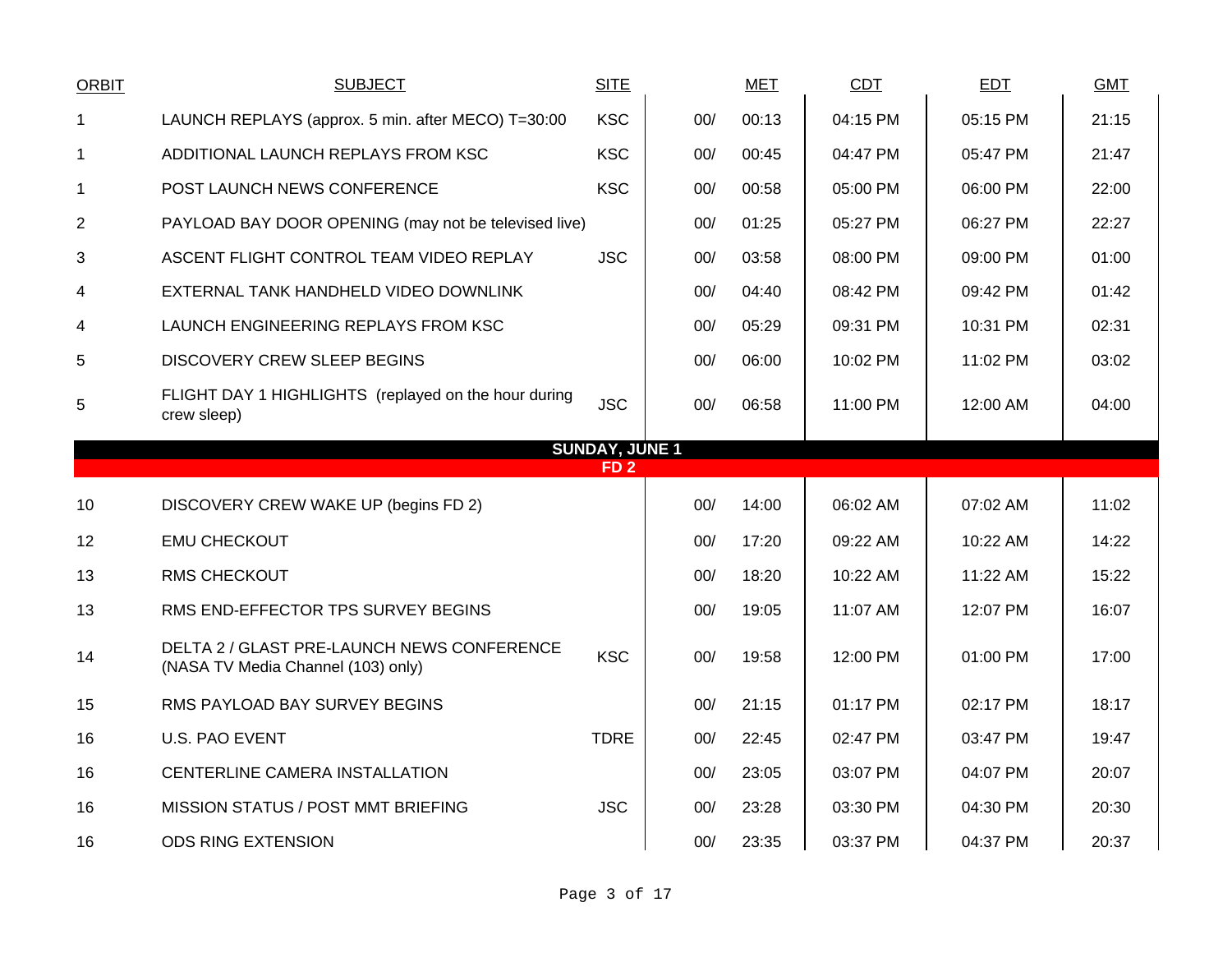| <b>ORBIT</b> | <b>SUBJECT</b>                                                                                                                         | <b>SITE</b>           |     | <b>MET</b> | <b>CDT</b> | <b>EDT</b> | <b>GMT</b> |
|--------------|----------------------------------------------------------------------------------------------------------------------------------------|-----------------------|-----|------------|------------|------------|------------|
| 17           | WASTE WATER NOZZLE VIEWING / RMS OMS POD<br><b>SURVEY</b>                                                                              |                       | 01/ | 00:10      | 04:12 PM   | 05:12 PM   | 21:12      |
| 17           | RENDEZVOUS TOOL CHECKOUT                                                                                                               |                       | 01/ | 00:50      | 04:52 PM   | 05:52 PM   | 21:52      |
| 20           | <b>DISCOVERY CREW SLEEP BEGINS</b>                                                                                                     |                       | 01/ | 05:30      | 09:32 PM   | 10:32 PM   | 02:32      |
| 20           | FLIGHT DAY 2 HIGHLIGHTS (replayed on the hour during<br>crew sleep                                                                     | <b>JSC</b>            | 01/ | 05:58      | 10:00 PM   | 11:00 PM   | 03:00      |
|              |                                                                                                                                        | <b>MONDAY, JUNE 2</b> |     |            |            |            |            |
|              |                                                                                                                                        | FD <sub>3</sub>       |     |            |            |            |            |
| 25           | DISCOVERY CREW WAKE UP (begins FD 3)                                                                                                   |                       | 01/ | 13:30      | 05:32 AM   | 06:32 AM   | 10:32      |
| 26           | <b>RENDEZVOUS OPERATIONS BEGIN</b>                                                                                                     |                       | 01/ | 15:10      | 07:12 AM   | 08:12 AM   | 12:12      |
| 28           | <b>TI BURN</b>                                                                                                                         |                       | 01/ | 18:14      | 10:16 AM   | 11:16 AM   | 15:16      |
| 29           | <b>DISCOVERY RPM / ISS CREW VIDEO</b><br><b>DOCUMENTATION BEGINS</b>                                                                   |                       | 01/ | 19:53      | 11:55 AM   | 12:55 PM   | 16:55      |
| 30           | DISCOVERY / ISS DOCKING (may not be televised live)                                                                                    |                       | 01/ | 20:52      | 12:54 PM   | 01:54 PM   | 17:54      |
| 31           | DISCOVERY / ISS CREW HATCH OPENING AND<br><b>WELCOME CEREMONY</b>                                                                      |                       | 01/ | 22:50      | 02:52 PM   | 03:52 PM   | 19:52      |
| 32           | EVA SUIT AND TOOL TRANSFER TO ISS                                                                                                      |                       | 01/ | 23:25      | 03:27 PM   | 04:27 PM   | 20:27      |
| 32           | MISSION STATUS / POST MMT BRIEFING                                                                                                     | <b>JSC</b>            | 01/ | 23:28      | 03:30 PM   | 04:30 PM   | 20:30      |
| 32           | REISMAN / CHAMITOFF SOYUZ SEATLINER SWAP AND<br>INSTALLATION (Chamitoff officially joins Expedition 17,<br>Reisman joins STS-124 Crew) |                       | 01/ | 23:55      | 03:57 PM   | 04:57 PM   | 20:57      |
| 33           | <b>VTR PLAYBACK OF DOCKING</b>                                                                                                         |                       | 02/ | 00:00      | 04:02 PM   | 05:02 PM   | 21:02      |
| 33           | EVA #1 PROCEDURE REVIEW                                                                                                                |                       | 02/ | 01:25      | 05:27 PM   | 06:27 PM   | 22:27      |
| 34           | <b>VIDEO FILE</b>                                                                                                                      | HQ                    | 02/ | 01:58      | 06:00 PM   | 07:00 PM   | 23:00      |
| 35           | EVA #1 CAMPOUT BEGINS WITH FOSSUM AND GARAN                                                                                            |                       | 02/ | 03:55      | 07:57 PM   | 08:57 PM   | 00:57      |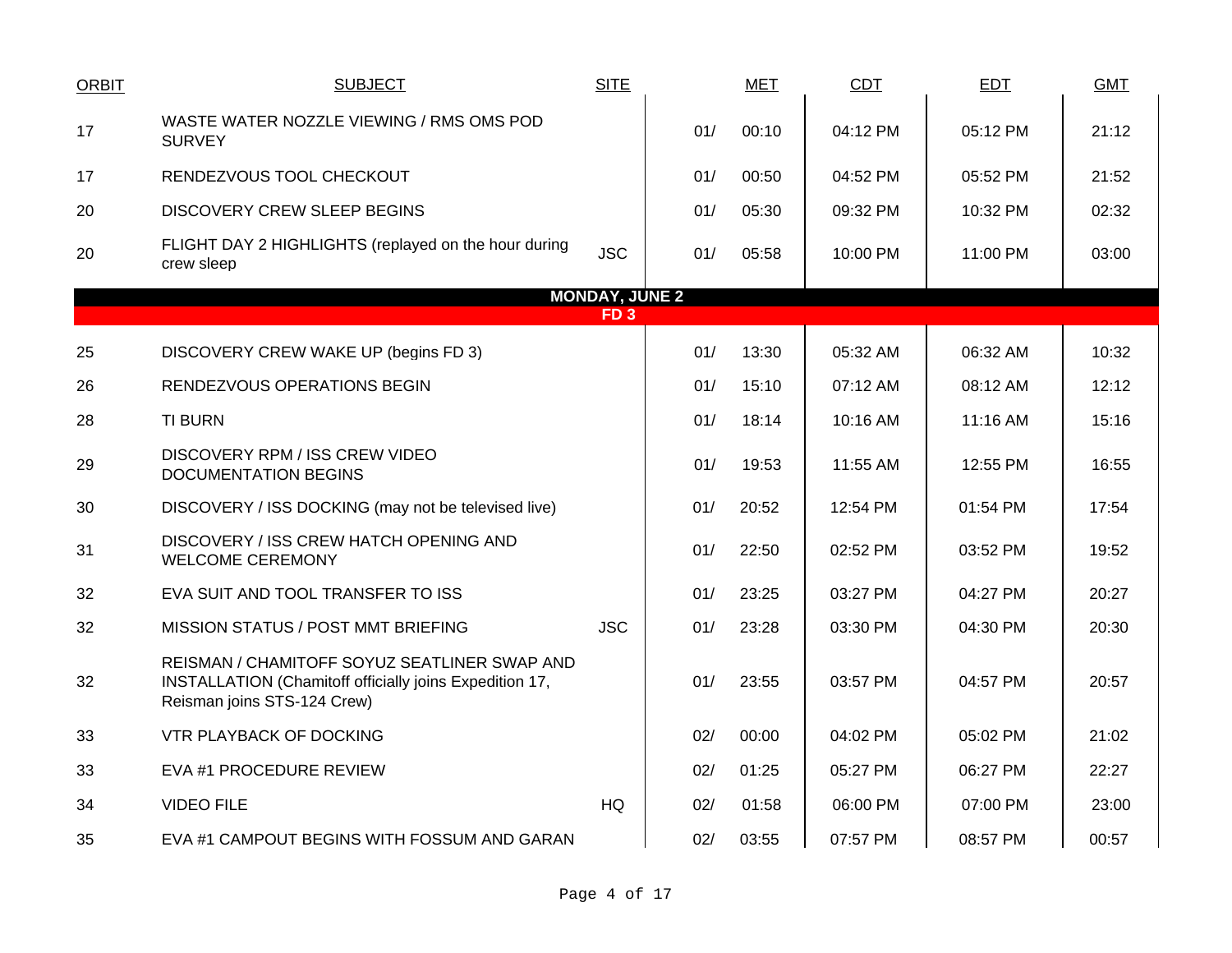| <b>ORBIT</b> | <b>SUBJECT</b>                                                                                                        | <b>SITE</b>                          |     | <b>MET</b> | <b>CDT</b> | <b>EDT</b> | <b>GMT</b> |
|--------------|-----------------------------------------------------------------------------------------------------------------------|--------------------------------------|-----|------------|------------|------------|------------|
| 36           | <b>ISS CREW SLEEP BEGINS</b>                                                                                          |                                      | 02/ | 05:00      | 09:02 PM   | 10:02 PM   | 02:02      |
| 36           | <b>DISCOVERY CREW SLEEP BEGINS</b>                                                                                    |                                      | 02/ | 05:30      | 09:32 PM   | 10:32 PM   | 02:32      |
| 36           | FLIGHT DAY 3 HIGHLIGHTS (replayed on the hour during<br>crew sleep)                                                   | <b>JSC</b>                           | 02/ | 05:58      | 10:00 PM   | 11:00 PM   | 03:00      |
|              |                                                                                                                       | <b>TUESDAY, JUNE 3</b><br><b>FD4</b> |     |            |            |            |            |
| 39           | <b>ISS FLIGHT DIRECTOR UPDATE</b>                                                                                     | <b>JSC</b>                           | 02/ | 10:28      | 02:30 AM   | 03:30 AM   | 07:30      |
| 41           | DISCOVERY / ISS CREW WAKE UP (begins FD 4)                                                                            |                                      | 02/ | 13:30      | 05:32 AM   | 06:32 AM   | 10:32      |
| 41           | ISS FLIGHT DIRECTOR UPDATE REPLAY                                                                                     | <b>JSC</b>                           | 02/ | 13:58      | 06:00 AM   | 07:00 AM   | 11:00      |
| 42           | EVA #1 PREPARATIONS RESUME                                                                                            |                                      | 02/ | 14:10      | 06:12 AM   | 07:12 AM   | 11:12      |
| 42           | SSRMS MANEUVER FOR OBSS GRAPPLE ON S1<br><b>TRUSS</b>                                                                 |                                      | 02/ | 15:00      | 07:02 AM   | 08:02 AM   | 12:02      |
| 43           | DELTA 2 / GLAST LAUNCH COVERAGE (Launch<br>scheduled at 10:45am CT; broadcast on NASA TV Media<br>Channel (103) only) | <b>KSC</b>                           | 02/ | 16:28      | 08:30 AM   | 09:30 AM   | 13:30      |
| 44           | EVA #1 BEGINS                                                                                                         |                                      | 02/ | 18:30      | 10:32 AM   | 11:32 AM   | 15:32      |
| 45           | SHUTTLE RMS ELBOW CAMERA STRAP REMOVAL /<br>SSRMS HANDOFF OF OBSS TO SHUTTLE RMS                                      |                                      | 02/ | 19:05      | 11:07 AM   | 12:07 PM   | 16:07      |
| 46           | SSRMS BASE CHANGE FROM DESTINY TO HARMONY<br>NODE 2                                                                   |                                      | 02/ | 21:45      | 01:47 PM   | 02:47 PM   | 18:47      |
| 47           | STARBOARD SARJ INSPECTION AND TRUNDLE<br>BEARING ASSEMBLY REINSTALLATION                                              |                                      | 02/ | 22:35      | 02:37 PM   | 03:37 PM   | 19:37      |
| 47           | SHUTTLE RMS GRAPPLE OF JEM-PM                                                                                         |                                      | 02/ | 23:15      | 03:17 PM   | 04:17 PM   | 20:17      |
| 48           | SARJ CLEANING TEST DEMONSTRATION                                                                                      |                                      | 02/ | 23:20      | 03:22 PM   | 04:22 PM   | 20:22      |
| 48           | <b>JEM-PM UNBERTH</b>                                                                                                 |                                      | 02/ | 23:35      | 03:37 PM   | 04:37 PM   | 20:37      |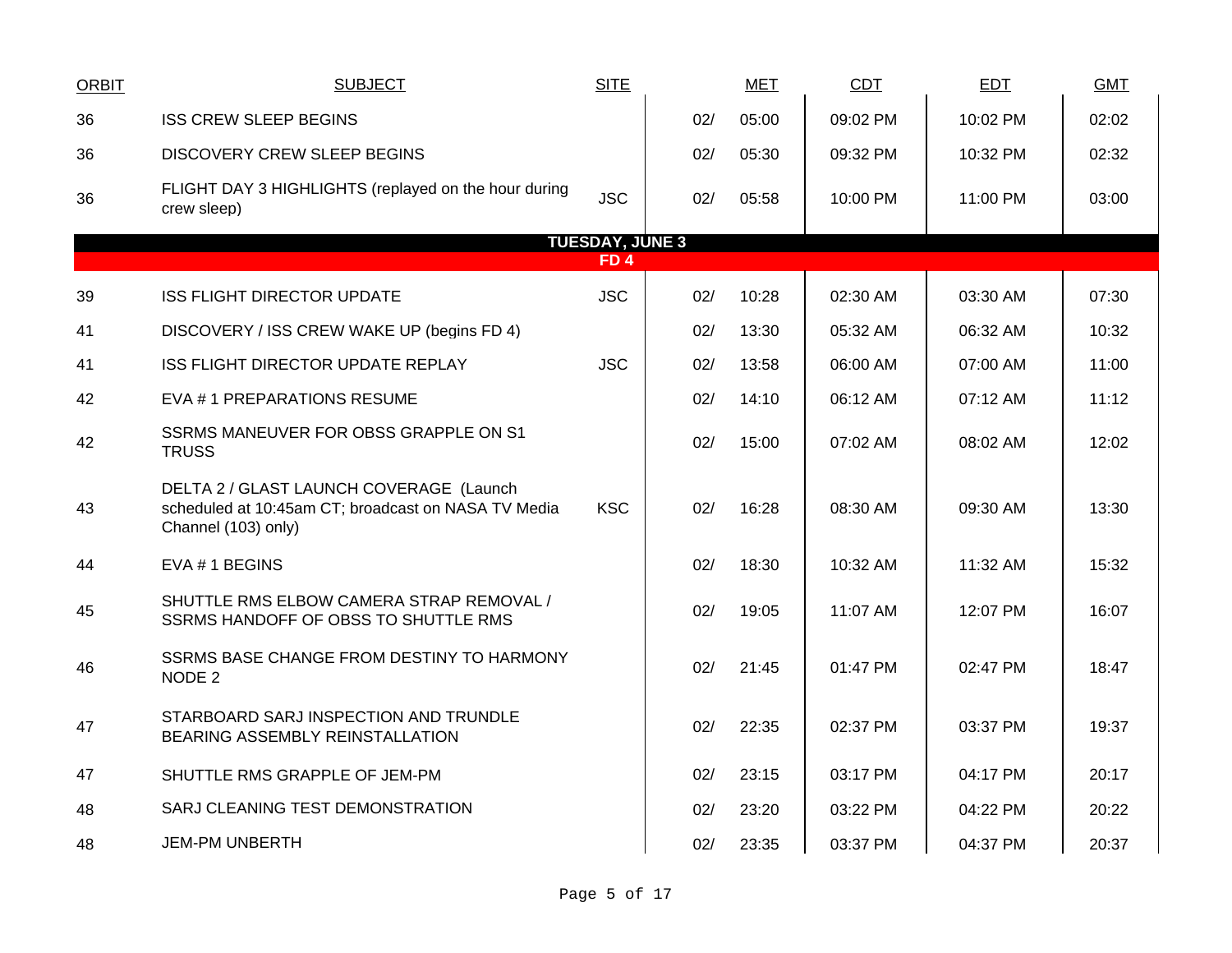| <b>ORBIT</b> | <b>SUBJECT</b>                                                      | <b>SITE</b>     |                          | <b>MET</b> | <b>CDT</b> | <b>EDT</b> | <b>GMT</b> |
|--------------|---------------------------------------------------------------------|-----------------|--------------------------|------------|------------|------------|------------|
| 49           | EVA # 1 ENDS                                                        |                 | 03/                      | 01:00      | 05:02 PM   | 06:02 PM   | 22:02      |
| 49           | JAPANESE PRESSURIZED MODULE INSTALLATION<br><b>BEGINS</b>           |                 | 03/                      | 01:05      | 05:07 PM   | 06:07 PM   | 22:07      |
| 50           | MISSION STATUS / POST MMT BRIEFING                                  | <b>JSC</b>      | 03/                      | 02:58      | 07:00 PM   | 08:00 PM   | 00:00      |
| 50           | JEM-PM VESTIBULE LEAK CHECK                                         |                 | 03/                      | 03:15      | 07:17 PM   | 08:17 PM   | 00:17      |
| 51           | <b>VIDEO FILE</b>                                                   | HQ              | 03/                      | 03:58      | 08:00 PM   | 09:00 PM   | 01:00      |
| 51           | <b>ISS CREW SLEEP BEGINS</b>                                        |                 | 03/                      | 05:00      | 09:02 PM   | 10:02 PM   | 02:02      |
| 52           | <b>DISCOVERY CREW SLEEP BEGINS</b>                                  |                 | 03/                      | 05:30      | 09:32 PM   | 10:32 PM   | 02:32      |
| 52           | FLIGHT DAY 4 HIGHLIGHTS (replayed on the hour during<br>crew sleep) | <b>JSC</b>      | 03/                      | 05:58      | 10:00 PM   | 11:00 PM   | 03:00      |
|              |                                                                     |                 | <b>WEDNESDAY, JUNE 4</b> |            |            |            |            |
|              |                                                                     | FD <sub>5</sub> |                          |            |            |            |            |
| 55           | <b>ISS FLIGHT DIRECTOR UPDATE</b>                                   | <b>JSC</b>      | 03/                      | 10:28      | 02:30 AM   | 03:30 AM   | 07:30      |
| 57           | DISCOVERY / ISS CREW WAKE UP (begins FD 5)                          |                 | 03/                      | 13:30      | 05:32 AM   | 06:32 AM   | 10:32      |
| 57           | ISS FLIGHT DIRECTOR UPDATE REPLAY                                   | <b>JSC</b>      | 03/                      | 13:58      | 06:00 AM   | 07:00 AM   | 11:00      |
| 59           | CDRA BED 2 REMOVAL AND REPLACEMENT                                  |                 | 03/                      | 16:05      | 08:07 AM   | 09:07 AM   | 13:07      |
| 59           | JAPANESE EXPERIMENT MODULE VESTIBULE<br><b>OUTFITTING BEGINS</b>    |                 | 03/                      | 16:15      | 08:17 AM   | 09:17 AM   | 13:17      |
| 59           | OBSS SENSOR CHECKOUT                                                |                 | 03/                      | 16:45      | 08:47 AM   | 09:47 AM   | 13:47      |
| 60           | AIRLOCK CHECK & VALVE INSTALLATION                                  |                 | 03/                      | 18:15      | 10:17 AM   | 11:17 AM   | 15:17      |
| 61           | JEM-PM POWER CHANNEL B ACTIVATION BEGINS                            |                 | 03/                      | 19:30      | 11:32 AM   | 12:32 PM   | 16:32      |
| 64           | JEM-PM HATCH OPENING & INGRESS                                      |                 | 03/                      | 23:50      | 03:52 PM   | 04:52 PM   | 20:52      |
| 65           | EVA #2 PROCEDURE REVIEW                                             |                 | 04/                      | 01:25      | 05:27 PM   | 06:27 PM   | 22:27      |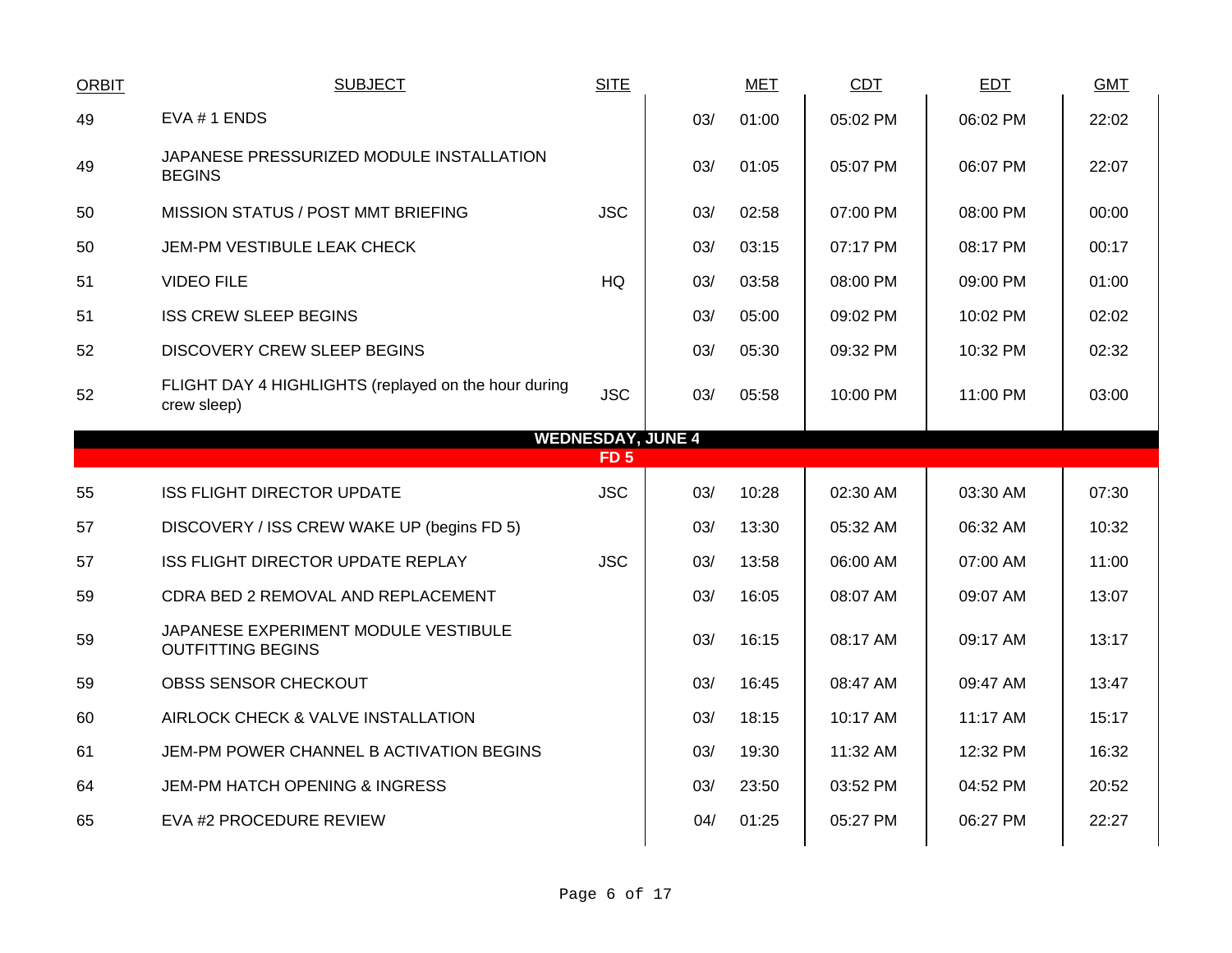| <b>ORBIT</b><br>65 | <b>SUBJECT</b><br>JEM-PM RMS RACK TRANSFER FROM JLP TO JEM-PM       | <b>SITE</b>             | 04/ | <b>MET</b><br>02:15 | CDT<br>06:17 PM | <b>EDT</b><br>07:17 PM | <b>GMT</b><br>23:17 |
|--------------------|---------------------------------------------------------------------|-------------------------|-----|---------------------|-----------------|------------------------|---------------------|
| 66                 | <b>MISSION STATUS BRIEFING</b>                                      | <b>JSC</b>              | 04/ | 02:28               | 06:30 PM        | 07:30 PM               | 23:30               |
| 66                 | EVA # 2 CAMP OUT BEGINS WITH FOSSUM AND GARAN                       |                         | 04/ | 03:55               | 07:57 PM        | 08:57 PM               | 00:57               |
| 66                 | <b>VIDEO FILE</b>                                                   | HQ                      | 04/ | 03:58               | 08:00 PM        | 09:00 PM               | 01:00               |
| 67                 | <b>ISS CREW SLEEP BEGINS</b>                                        |                         | 04/ | 05:00               | 09:02 PM        | 10:02 PM               | 02:02               |
| 68                 | <b>DISCOVERY CREW SLEEP BEGINS</b>                                  |                         | 04/ | 05:30               | 09:32 PM        | 10:32 PM               | 02:32               |
| 68                 | FLIGHT DAY 5 HIGHLIGHTS (replayed on the hour during<br>crew sleep) | <b>JSC</b>              | 04/ | 05:58               | 10:00 PM        | 11:00 PM               | 03:00               |
|                    |                                                                     | <b>THURSDAY, JUNE 5</b> |     |                     |                 |                        |                     |
|                    |                                                                     | FD <sub>6</sub>         |     |                     |                 |                        |                     |
| 71                 | <b>ISS FLIGHT DIRECTOR UPDATE</b>                                   | <b>JSC</b>              | 04/ | 10:28               | 02:30 AM        | 03:30 AM               | 07:30               |
| 73                 | DISCOVERY / ISS CREW WAKE UP (begins FD 6)                          |                         | 04/ | 13:30               | 05:32 AM        | 06:32 AM               | 10:32               |
| 73                 | ISS FLIGHT DIRECTOR UPDATE REPLAY                                   | <b>JSC</b>              | 04/ | 13:58               | 06:00 AM        | 07:00 AM               | 11:00               |
| 73                 | EVA #2 PREPARATIONS RESUME                                          |                         | 04/ | 14:10               | 06:12 AM        | 07:12 AM               | 11:12               |
| 74                 | JEM-PM TRANSFERS AND OUTFITTING                                     |                         | 04/ | 15:45               | 07:47 AM        | 08:47 AM               | 12:47               |
| 76                 | EVA # 2 BEGINS                                                      |                         | 04/ | 18:30               | 10:32 AM        | 11:32 AM               | 15:32               |
| 76                 | INSTALLATION OF FORWARD AND AFT JTVE                                |                         | 04/ | 19:05               | 11:07 AM        | 12:07 PM               | 16:07               |
| 77                 | REMOVAL OF JEM RMS COVER AND END EFFECTOR<br><b>MLI COVER</b>       |                         | 04/ | 19:55               | 11:57 AM        | 12:57 PM               | 16:57               |
| 77                 | JEM-PM POWER CHANNEL A ACTIVATION BEGINS                            |                         | 04/ | 20:25               | 12:27 PM        | 01:27 PM               | 17:27               |
| 78                 | HARMONY ZENITH BERTHING PORT PREPARATION                            |                         | 04/ | 20:55               | 12:57 PM        | 01:57 PM               | 17:57               |
| 78                 | INSTALLATION OF JEM-PM TRUNNION AND KEEL<br><b>COVERS</b>           |                         | 04/ | 21:20               | 01:22 PM        | 02:22 PM               | 18:22               |
| 79                 | ESP-3 NITROGEN TANK ASSEMBLY PREPARATION                            |                         | 04/ | 22:00               | 02:02 PM        | 03:02 PM               | 19:02               |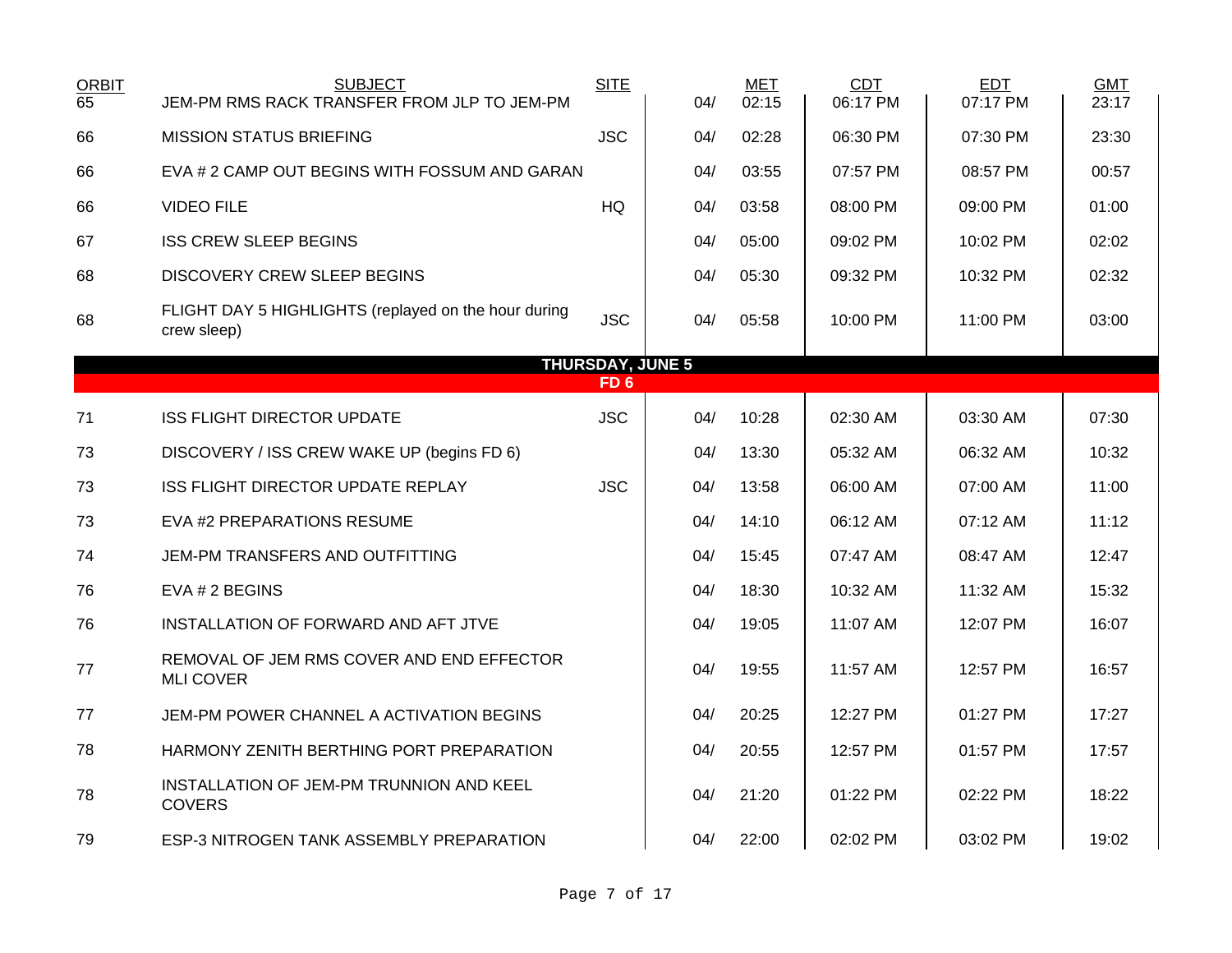| <b>ORBIT</b> | <b>SUBJECT</b>                                                       | <b>SITE</b>           |     | <b>MET</b> | <b>CDT</b> | EDT      | <b>GMT</b> |
|--------------|----------------------------------------------------------------------|-----------------------|-----|------------|------------|----------|------------|
| 79           | JLP EGRESS AND HATCH CLOSURE                                         |                       | 04/ | 22:55      | 02:57 PM   | 03:57 PM | 19:57      |
| 79           | PORT TRUSS CAMERA RETRIEVAL                                          |                       | 04/ | 23:30      | 03:32 PM   | 04:32 PM | 20:32      |
| 80           | HARMONY ZENITH PORT CONTROLLER PANEL<br><b>ASSEMBLY INSTALLATION</b> |                       | 05/ | 00:10      | 04:12 PM   | 05:12 PM | 21:12      |
| 80           | EVA # 2 ENDS                                                         |                       | 05/ | 01:00      | 05:02 PM   | 06:02 PM | 22:02      |
| 82           | <b>MISSION STATUS BRIEFING</b>                                       | <b>JSC</b>            | 05/ | 02:58      | 07:00 PM   | 08:00 PM | 00:00      |
| 82           | <b>VIDEO FILE</b>                                                    | <b>HQ</b>             | 05/ | 03:58      | 08:00 PM   | 09:00 PM | 01:00      |
| 83           | <b>ISS CREW SLEEP BEGINS</b>                                         |                       | 05/ | 05:00      | 09:02 PM   | 10:02 PM | 02:02      |
| 83           | <b>DISCOVERY CREW SLEEP BEGINS</b>                                   |                       | 05/ | 05:30      | 09:32 PM   | 10:32 PM | 02:32      |
| 84           | FLIGHT DAY 6 HIGHLIGHTS (replayed on the hour during<br>crew sleep)  | <b>JSC</b>            | 05/ | 05:58      | 10:00 PM   | 11:00 PM | 03:00      |
|              |                                                                      | <b>FRIDAY, JUNE 6</b> |     |            |            |          |            |
|              |                                                                      | FD <sub>7</sub>       |     |            |            |          |            |
| 86           | <b>ISS FLIGHT DIRECTOR UPDATE</b>                                    |                       | 05/ | 10:28      | 02:30 AM   | 03:30 AM | 07:30      |
| 89           | DISCOVERY / ISS CREW WAKE UP (begins FD 7)                           |                       | 05/ | 13:30      | 05:32 AM   | 06:32 AM | 10:32      |
| 89           | ISS FLIGHT DIRECTOR UPDATE REPLAY                                    | <b>JSC</b>            | 05/ | 13:58      | 06:00 AM   | 07:00 AM | 11:00      |
| 90           | RMS / OBSS FOCUSED INSPECTION OF DISCOVERY'S<br>TPS (if required)    |                       | 05/ | 16:30      | 08:32 AM   | 09:32 AM | 13:32      |
| 91           | JLP VESTIBULE CONFIGURATION AND DEMATE                               |                       | 05/ | 16:40      | 08:42 AM   | 09:42 AM | 13:42      |
| 92           | JLP VESTIBULE DEPRESSURIZATION                                       |                       | 05/ | 19:10      | 11:12 AM   | 12:12 PM | 16:12      |
| 93           | <b>U.S. PAO EVENT</b>                                                | <b>ISS KU</b>         | 05/ | 19:10      | 11:12 AM   | 12:12 PM | 16:12      |
| 93           | <b>SSRMS GRAPPLE OF JLP</b>                                          |                       | 05/ | 21:00      | 01:02 PM   | 02:02 PM | 18:02      |
| 94           | JLP UNBERTH FROM HARMONY ZENITH PORT                                 |                       | 05/ | 21:55      | 01:57 PM   | 02:57 PM | 18:57      |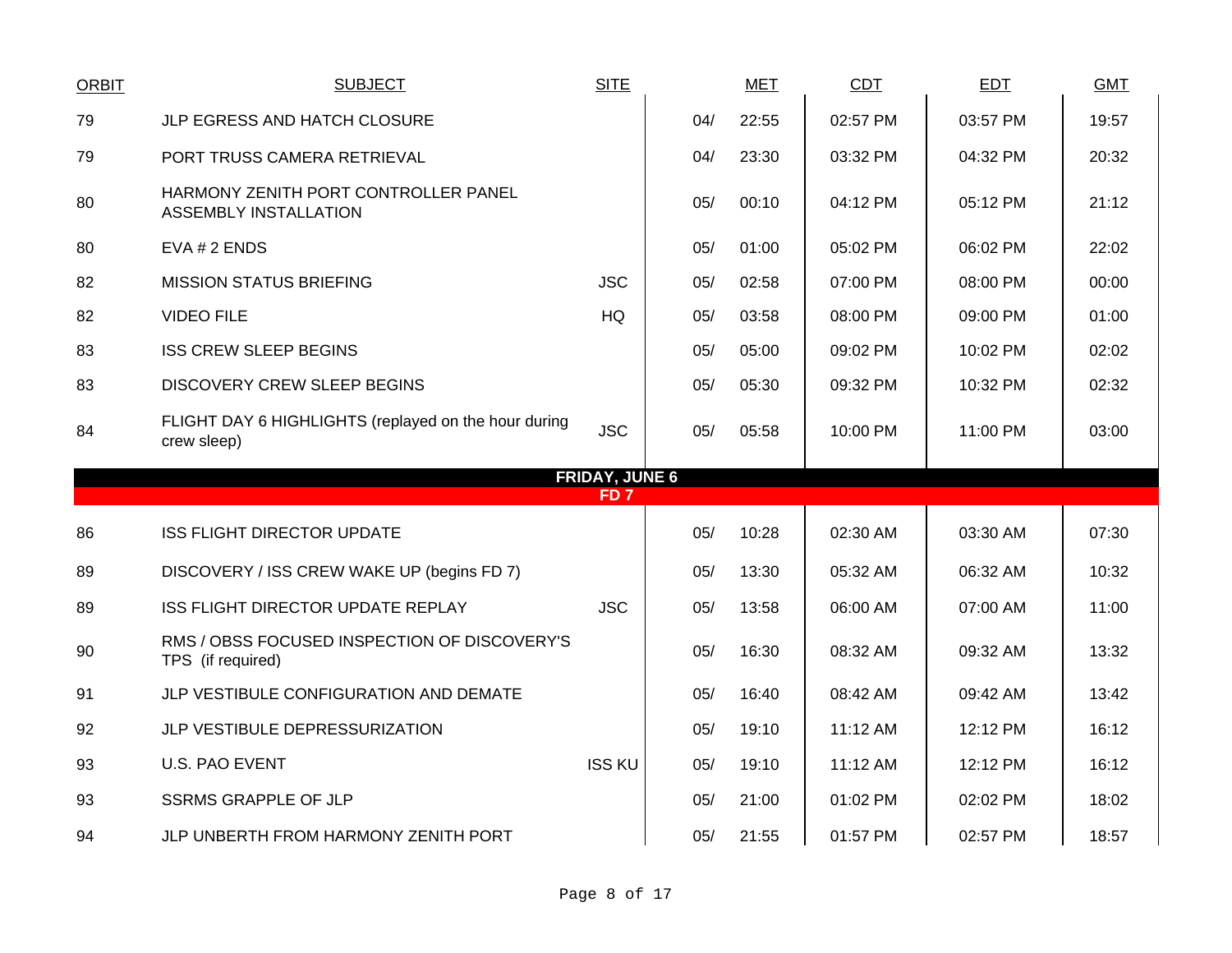| <b>ORBIT</b> | <b>SUBJECT</b>                                                      | <b>SITE</b>             |     | <b>MET</b> | <b>CDT</b> | <b>EDT</b> | <b>GMT</b> |
|--------------|---------------------------------------------------------------------|-------------------------|-----|------------|------------|------------|------------|
| 94           | JLP INSTALLATION ON JEM-PM ZENITH PORT BEGINS                       |                         | 05/ | 22:35      | 02:37 PM   | 03:37 PM   | 19:37      |
| 96           | JLP VESTIBULE LEAK CHECK                                            |                         | 06/ | 00:55      | 04:57 PM   | 05:57 PM   | 21:57      |
| 97           | JEM RMS FINAL ACTIVATION BEGINS                                     |                         | 06/ | 01:55      | 05:57 PM   | 06:57 PM   | 22:57      |
| 97           | <b>VIDEO FILE</b>                                                   | <b>HQ</b>               | 06/ | 01:58      | 06:00 PM   | 07:00 PM   | 23:00      |
| 95           | <b>MISSION STATUS BRIEFING</b>                                      | <b>JSC</b>              | 05/ | 02:28      | 06:30 PM   | 07:30 PM   | 23:30      |
| 98           | <b>ISS CREW SLEEP BEGINS</b>                                        |                         | 06/ | 04:30      | 08:32 PM   | 09:32 PM   | 01:32      |
| 99           | <b>DISCOVERY CREW SLEEP BEGINS</b>                                  |                         | 06/ | 05:00      | 09:02 PM   | 10:02 PM   | 02:02      |
| 99           | FLIGHT DAY 7 HIGHLIGHTS (replayed on the hour during<br>crew sleep) | <b>JSC</b>              | 06/ | 05:58      | 10:00 PM   | 11:00 PM   | 03:00      |
|              |                                                                     | <b>SATURDAY, JUNE 7</b> |     |            |            |            |            |
|              |                                                                     | FD <sub>8</sub>         |     |            |            |            |            |
| 102          | <b>ISS FLIGHT DIRECTOR UPDATE</b>                                   | <b>JSC</b>              | 06/ | 10:28      | 02:30 AM   | 03:30 AM   | 07:30      |
| 104          | DISCOVERY / ISS CREW WAKE UP (begins FD 8)                          |                         | 06/ | 13:00      | 05:02 AM   | 06:02 AM   | 10:02      |
| 105          | ISS FLIGHT DIRECTOR UPDATE REPLAY                                   | <b>JSC</b>              | 06/ | 13:58      | 06:00 AM   | 07:00 AM   | 11:00      |
| 107          | JEM RMS HOLD / RELEASE MECHANISM INITIAL<br><b>RELEASE TEST</b>     |                         | 06/ | 18:15      | 10:17 AM   | 11:17 AM   | 15:17      |
| 108          | JEM RMS INITIAL DEPLOY                                              |                         | 06/ | 19:15      | 11:17 AM   | 12:17 PM   | 16:17      |
| 109          | <b>U.S. PAO EVENT</b>                                               | <b>ISS KU</b>           | 06/ | 20:55      | 12:57 PM   | 01:57 PM   | 17:57      |
| 110          | JLP VESTIBULE OUTFITTING                                            |                         | 06/ | 22:15      | 02:17 PM   | 03:17 PM   | 19:17      |
| 111          | EVA #3 PROCEDURE REVIEW                                             |                         | 07/ | 00:25      | 04:27 PM   | 05:27 PM   | 21:27      |
| 112          | JAXA VIP EVENT                                                      | <b>ISS KU</b>           | 07/ | 02:00      | 06:02 PM   | 07:02 PM   | 23:02      |
| 112          | <b>MISSION STATUS BRIEFING</b>                                      | <b>JSC</b>              | 07/ | 02:28      | 06:30 PM   | 07:30 PM   | 23:30      |
| 113          | EVA #3 CAMPOUT WITH FOSSUM AND GARAN                                |                         | 07/ | 02:55      | 06:57 PM   | 07:57 PM   | 23:57      |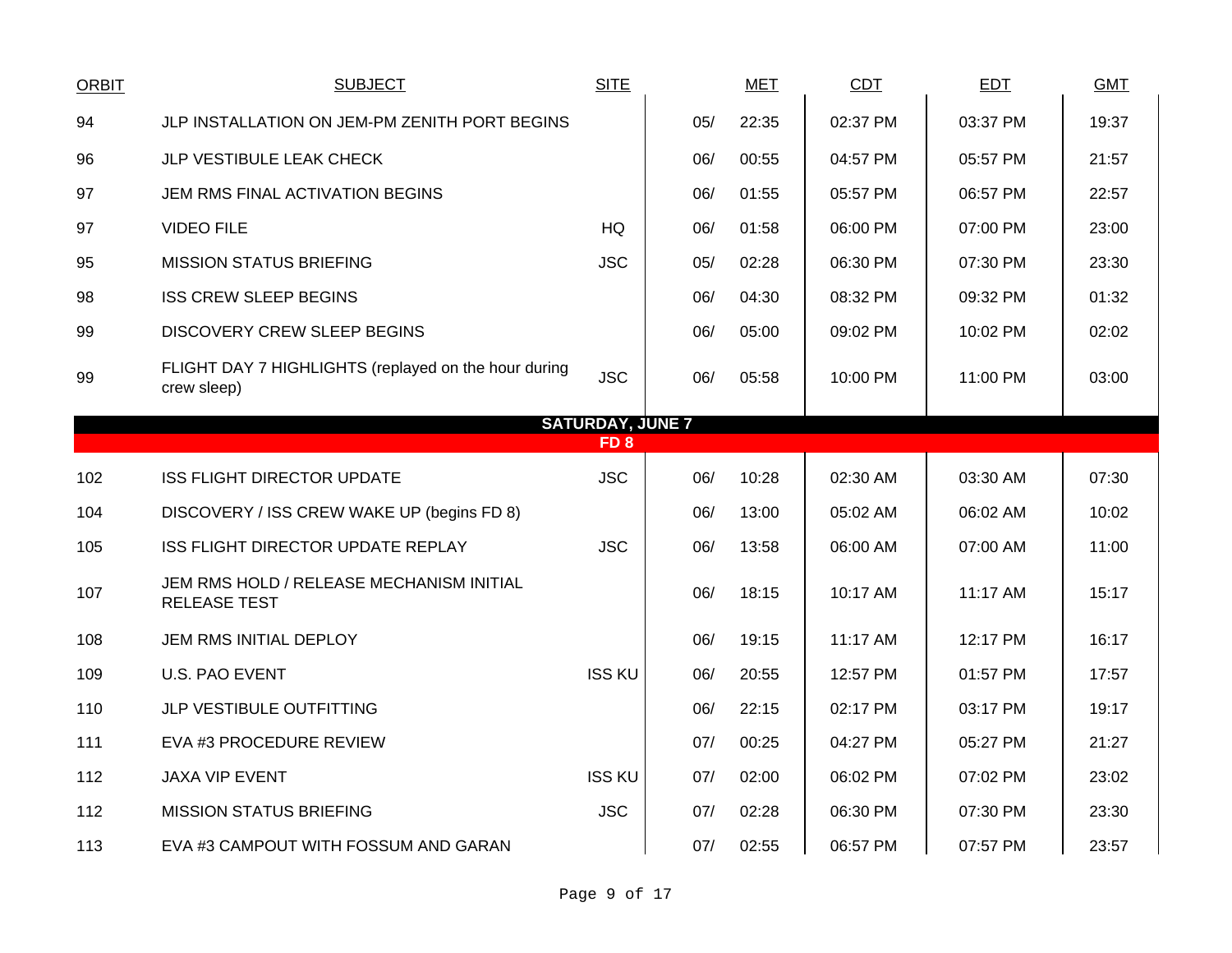| <b>ORBIT</b> | <b>SUBJECT</b>                                                      | <b>SITE</b>           |     | <b>MET</b> | <b>CDT</b> | <b>EDT</b> | <b>GMT</b> |
|--------------|---------------------------------------------------------------------|-----------------------|-----|------------|------------|------------|------------|
| 114          | <b>ISS CREW SLEEP BEGINS</b>                                        |                       | 07/ | 04:00      | 08:02 PM   | 09:02 PM   | 01:02      |
| 114          | <b>DISCOVERY CREW SLEEP BEGINS</b>                                  |                       | 07/ | 04:30      | 08:32 PM   | 09:32 PM   | 01:32      |
| 114          | FLIGHT DAY 8 HIGHLIGHTS (replayed on the hour during<br>crew sleep) | <b>JSC</b>            | 07/ | 04:58      | 09:00 PM   | 10:00 PM   | 02:00      |
|              |                                                                     | <b>SUNDAY, JUNE 8</b> |     |            |            |            |            |
|              |                                                                     | FD <sub>9</sub>       |     |            |            |            |            |
| 117          | <b>ISS FLIGHT DIRECTOR UPDATE</b>                                   | <b>JSC</b>            | 07/ | 09:58      | 02:00 AM   | 03:00 AM   | 07:00      |
| 119          | DISCOVERY / ISS CREW WAKE UP (begins FD 9)                          |                       | 07/ | 12:30      | 04:32 AM   | 05:32 AM   | 09:32      |
| 120          | ISS FLIGHT DIRECTOR UPDATE REPLAY                                   | <b>JSC</b>            | 07/ | 12:58      | 05:00 AM   | 06:00 AM   | 10:00      |
| 120          | EVA #3 PREPARATIONS RESUME                                          |                       | 07/ | 13:10      | 05:12 AM   | 06:12 AM   | 10:12      |
| 123          | EVA #3 BEGINS                                                       |                       | 07/ | 17:30      | 09:32 AM   | 10:32 AM   | 14:32      |
| 123          | OLD S1 NTA REMOVAL / NEW NTA RETRIEVAL FROM<br>ESP-3                |                       | 07/ | 18:05      | 10:07 AM   | 11:07 AM   | 15:07      |
| 124          | <b>NEW S1 NTA INSTALLATION</b>                                      |                       | 07/ | 19:25      | 11:27 AM   | 12:27 PM   | 16:27      |
| 124          | JEM RMS MLI REMOVAL AND LAUNCH LOCK<br><b>RETRIEVAL</b>             |                       | 07/ | 20:25      | 12:27 PM   | 01:27 PM   | 17:27      |
| 125          | PORT TRUSS CAMERA INSTALLATION                                      |                       | 07/ | 21:40      | 01:42 PM   | 02:42 PM   | 18:42      |
| 127          | EVA #3 ENDS                                                         |                       | 07/ | 23:50      | 03:52 PM   | 04:52 PM   | 20:52      |
| 128          | <b>MISSION STATUS BRIEFING</b>                                      | <b>JSC</b>            | 08/ | 01:58      | 06:00 PM   | 07:00 PM   | 23:00      |
| 129          | <b>ISS CREW SLEEP BEGINS</b>                                        |                       | 08/ | 03:30      | 07:32 PM   | 08:32 PM   | 00:32      |
| 130          | DISCOVERY CREW SLEEP BEGINS                                         |                       | 08/ | 04:00      | 08:02 PM   | 09:02 PM   | 01:02      |
| 130          | FLIGHT DAY 9 HIGHLIGHTS (replayed on the hour during<br>crew sleep) | <b>JSC</b>            | 08/ | 04:58      | 09:00 PM   | 10:00 PM   | 02:00      |
|              |                                                                     |                       |     |            |            |            |            |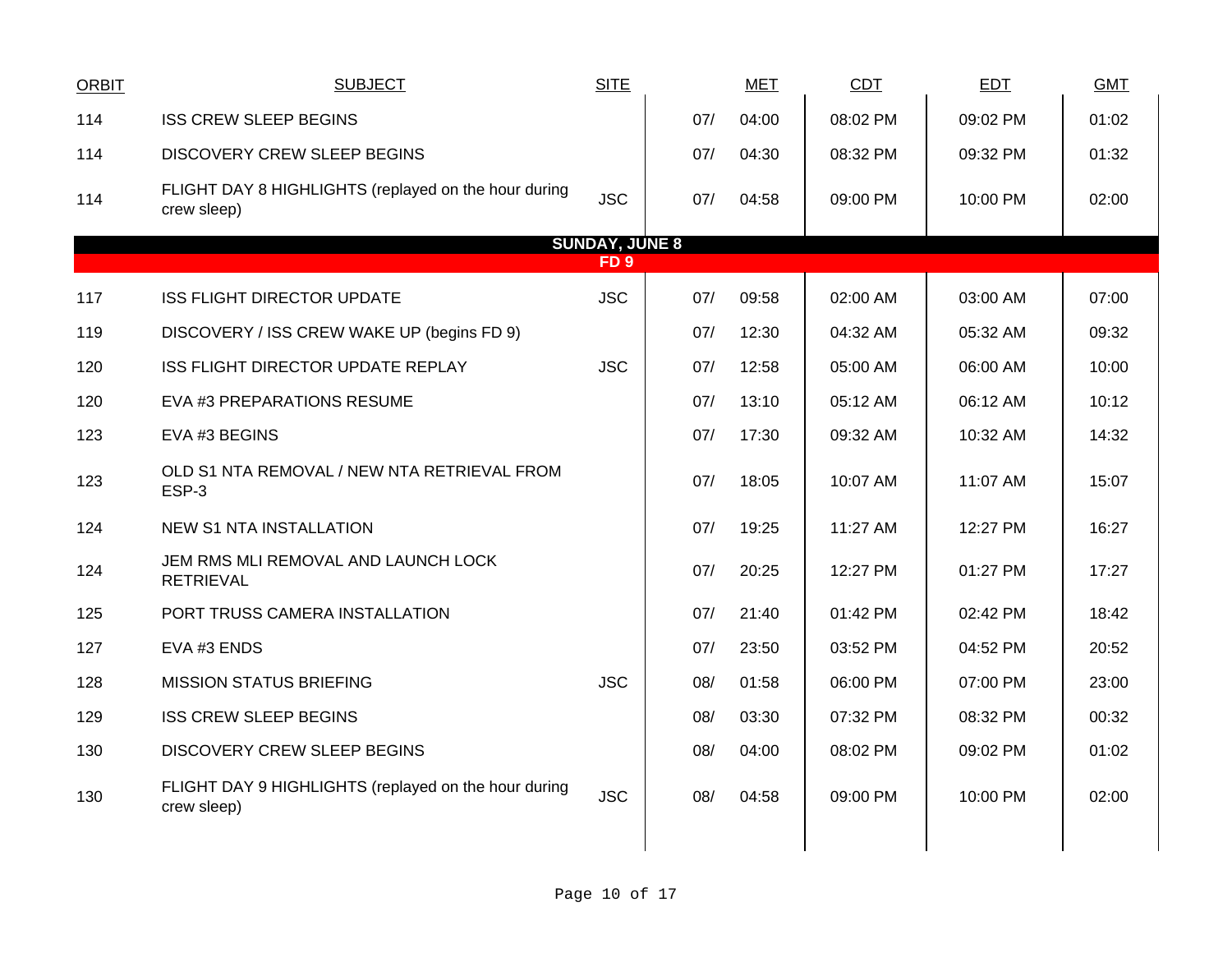| <b>ORBIT</b> | <b>SUBJECT</b>                                                          | <b>SITE</b>           |     | <b>MET</b> | <b>CDT</b> | <b>EDT</b> | <b>GMT</b> |
|--------------|-------------------------------------------------------------------------|-----------------------|-----|------------|------------|------------|------------|
|              |                                                                         | <b>MONDAY, JUNE 9</b> |     |            |            |            |            |
|              |                                                                         | <b>FD 10</b>          |     |            |            |            |            |
| 133          | ISS FLIGHT DIRECTOR UPDATE                                              | <b>JSC</b>            | 08/ | 09:28      | 01:30 AM   | 02:30 AM   | 06:30      |
| 135          | DISCOVERY / ISS CREW WAKE UP (begins FD 10)                             |                       | 08/ | 12:00      | 04:02 AM   | 05:02 AM   | 09:02      |
| 135          | ISS FLIGHT DIRECTOR UPDATE REPLAY                                       | <b>JSC</b>            | 08/ | 12:58      | 05:00 AM   | 06:00 AM   | 10:00      |
| 137          | JEM RMS FINAL DEPLOY                                                    |                       | 08/ | 15:05      | 07:07 AM   | 08:07 AM   | 12:07      |
| 137          | JEM RMS MANEUVER TO STOW POSITION                                       |                       | 08/ | 15:35      | 07:37 AM   | 08:37 AM   | 12:37      |
| 138          | JEM RMS BRAKE CHECK OUT                                                 |                       | 08/ | 16:25      | 08:27 AM   | 09:27 AM   | 13:27      |
| 140          | BATTERY CHARGER MODULE REPLACEMENT IN<br><b>QUEST AIRLOCK</b>           |                       | 08/ | 19:15      | 11:17 AM   | 12:17 PM   | 16:17      |
| 140          | JLP VESTIBULE OUTFITTING                                                |                       | 08/ | 19:40      | 11:42 AM   | 12:42 PM   | 16:42      |
| 141          | JLP INGRESS AND LOGISTICS TRANSFER                                      |                       | 08/ | 21:20      | 01:22 PM   | 02:22 PM   | 18:22      |
| 143          | JOINT CREW NEWS CONFERENCE                                              | <b>ISS KU</b>         | 09/ | 00:00      | 04:02 PM   | 05:02 PM   | 21:02      |
| 143          | <b>VIDEO FILE</b>                                                       | HQ                    | 09/ | 00:58      | 05:00 PM   | 06:00 PM   | 22:00      |
| 144          | <b>MISSION STATUS BRIEFING</b>                                          | <b>JSC</b>            | 09/ | 01:28      | 05:30 PM   | 06:30 PM   | 22:30      |
| 144          | JOINT CREW NEWS CONFERENCE REPLAY WITH<br><b>ENGLISH INTERPRETATION</b> | <b>JSC</b>            | 09/ | 02:28      | 06:30 PM   | 07:30 PM   | 23:30      |
| 145          | <b>ISS CREW SLEEP BEGINS</b>                                            |                       | 09/ | 03:00      | 07:02 PM   | 08:02 PM   | 00:02      |
| 145          | <b>DISCOVERY CREW SLEEP BEGINS</b>                                      |                       | 09/ | 03:30      | 07:32 PM   | 08:32 PM   | 00:32      |
| 146          | FLIGHT DAY 10 HIGHLIGHTS (replayed on the hour during<br>crew sleep)    | <b>JSC</b>            | 09/ | 03:58      | 08:00 PM   | 09:00 PM   | 01:00      |
|              |                                                                         |                       |     |            |            |            |            |
|              |                                                                         |                       |     |            |            |            |            |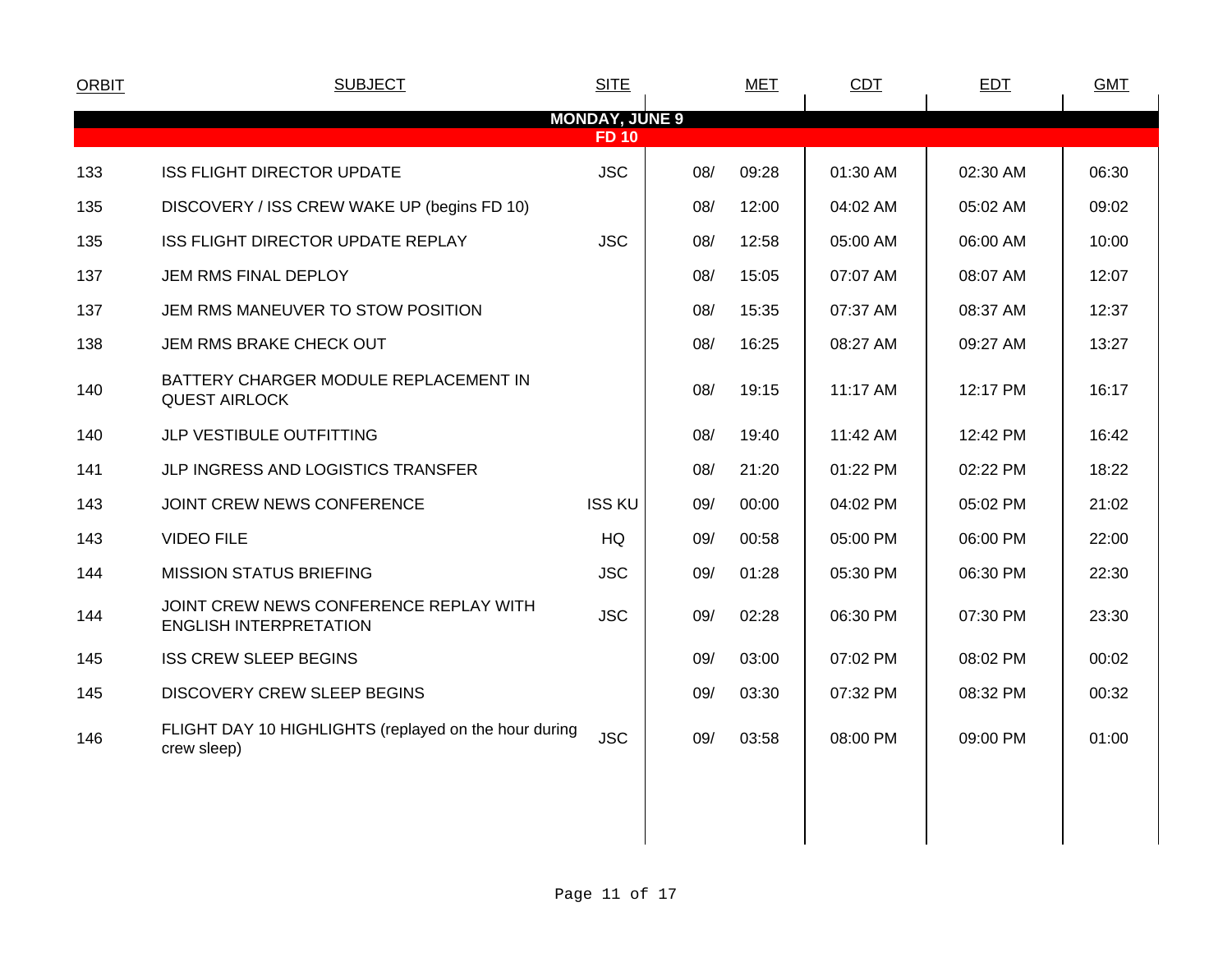| <b>ORBIT</b> | <b>SUBJECT</b>                                                       | <b>SITE</b>               |     | <b>MET</b> | <b>CDT</b> | <b>EDT</b> | <b>GMT</b> |
|--------------|----------------------------------------------------------------------|---------------------------|-----|------------|------------|------------|------------|
|              |                                                                      | <b>TUESDAY, JUNE 10</b>   |     |            |            |            |            |
|              |                                                                      | <b>FD 11</b>              |     |            |            |            |            |
| 149          | <b>ISS FLIGHT DIRECTOR UPDATE</b>                                    | <b>JSC</b>                | 09/ | 09:28      | 01:30 AM   | 02:30 AM   | 06:30      |
| 150          | DISCOVERY / ISS CREW WAKE UP (begins FD 11)                          |                           | 09/ | 11:30      | 03:32 AM   | 04:32 AM   | 08:32      |
| 151          | ISS FLIGHT DIRECTOR UPDATE REPLAY                                    | <b>JSC</b>                | 09/ | 12:58      | 05:00 AM   | 06:00 AM   | 10:00      |
| 153          | JEM RMS BACKUP DRIVE SYSTEM SETUP                                    |                           | 09/ | 15:10      | 07:12 AM   | 08:12 AM   | 12:12      |
| 155          | <b>VIDEO FILE</b>                                                    | HQ                        | 09/ | 18:58      | 11:00 AM   | 12:00 PM   | 16:00      |
| 156          | OFF DUTY PERIOD BEGINS                                               |                           | 09/ | 20:10      | 12:12 PM   | 01:12 PM   | 17:12      |
| 156          | <b>U.S. PAO EVENT</b>                                                | <b>ISS KU</b>             | 09/ | 20:20      | 12:22 PM   | 01:22 PM   | 17:22      |
| 157          | <b>MISSION STATUS BRIEFING</b>                                       | <b>JSC</b>                | 09/ | 21:28      | 01:30 PM   | 02:30 PM   | 18:30      |
| 158          | FAREWELL AND HATCH CLOSURE                                           |                           | 09/ | 22:55      | 02:57 PM   | 03:57 PM   | 19:57      |
| 158          | ODS LEAK CHECK / RENDEZVOUS TOOL CHECKOUT                            |                           | 09/ | 23:30      | 03:32 PM   | 04:32 PM   | 20:32      |
| 160          | <b>ISS CREW SLEEP BEGINS</b>                                         |                           | 10/ | 02:30      | 06:32 PM   | 07:32 PM   | 23:32      |
| 161          | <b>DISCOVERY CREW SLEEP BEGINS</b>                                   |                           | 10/ | 03:00      | 07:02 PM   | 08:02 PM   | 00:02      |
| 162          | FLIGHT DAY 11 HIGHLIGHTS (replayed on the hour during<br>crew sleep) | <b>JSC</b>                | 10/ | 03:58      | 08:00 PM   | 09:00 PM   | 01:00      |
|              |                                                                      | <b>WEDNESDAY, JUNE 11</b> |     |            |            |            |            |
|              |                                                                      | <b>FD12</b>               |     |            |            |            |            |
| 165          | <b>ISS FLIGHT DIRECTOR UPDATE</b>                                    | <b>JSC</b>                | 10/ | 10:28      | 02:30 AM   | 03:30 AM   | 07:30      |
| 166          | DISCOVERY / ISS CREW WAKE UP (begins FD 12)                          |                           | 10/ | 11:00      | 03:02 AM   | 04:02 AM   | 08:02      |
| 166          | ISS FLIGHT DIRECTOR UPDATE REPLAY                                    | <b>JSC</b>                | 10/ | 11:28      | 03:30 AM   | 04:30 AM   | 08:30      |
| 167          | CENTERLINE CAMERA INSTALLATION                                       |                           | 10/ | 13:15      | 05:17 AM   | 06:17 AM   | 10:17      |
| 168          | <b>DISCOVERY UNDOCKS FROM ISS</b>                                    |                           | 10/ | 14:40      | 06:42 AM   | 07:42 AM   | 11:42      |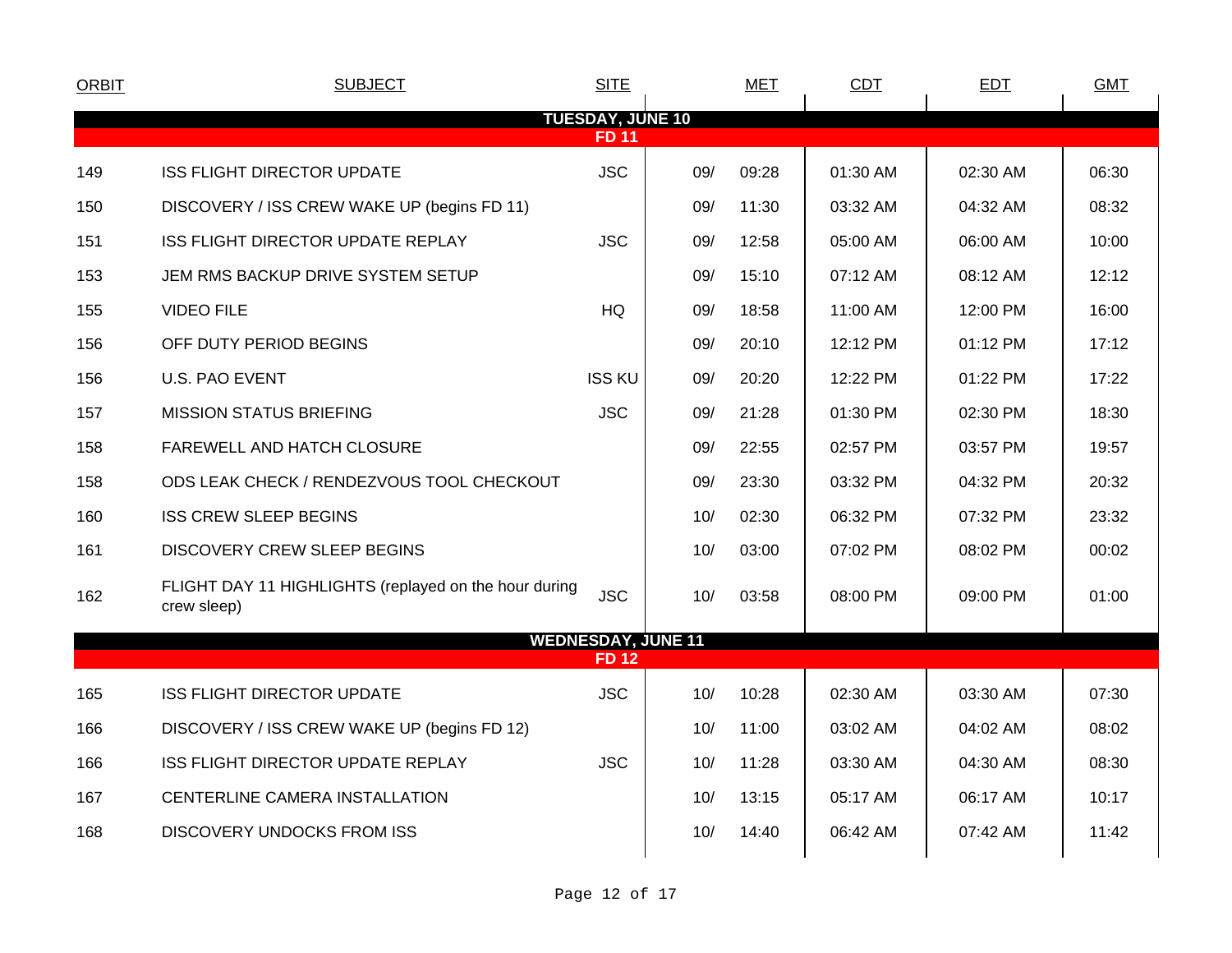| <b>ORBIT</b><br>168 | <b>SUBJECT</b><br>DISCOVERY FLYAROUND BEGINS                         | <b>SITE</b>                             | 10/ | <b>MET</b><br>15:05 | CDT<br>07:07 AM | <b>EDT</b><br>08:07 AM | <b>GMT</b><br>12:07 |
|---------------------|----------------------------------------------------------------------|-----------------------------------------|-----|---------------------|-----------------|------------------------|---------------------|
| 169                 | FINAL SEPARATION FROM ISS                                            |                                         | 10/ | 16:23               | 08:25 AM        | 09:25 AM               | 13:25               |
| 170                 | VTR PLAYBACK OF UNDOCKING AND FLYAROUND                              |                                         | 10/ | 16:40               | 08:42 AM        | 09:42 AM               | 13:42               |
| 171                 | RMS / OBSS LATE INSPECTION OF DISCOVERY'S TPS<br><b>BEGINS</b>       |                                         | 10/ | 18:00               | 10:02 AM        | 11:02 AM               | 15:02               |
| 173                 | <b>MISSION STATUS BRIEFING</b>                                       | <b>JSC</b>                              | 10/ | 20:58               | 01:00 PM        | 02:00 PM               | 18:00               |
| 174                 | <b>VIDEO FILE</b>                                                    | HQ                                      | 10/ | 22:58               | 03:00 PM        | 04:00 PM               | 20:00               |
| 176                 | DISCOVERY / ISS CREW SLEEP BEGINS                                    |                                         | 11/ | 02:30               | 06:32 PM        | 07:32 PM               | 23:32               |
| 176                 | FLIGHT DAY 12 HIGHLIGHTS (replayed on the hour during<br>crew sleep) | <b>JSC</b>                              | 11/ | 02:58               | 07:00 PM        | 08:00 PM               | 00:00               |
|                     |                                                                      | <b>THURSDAY, JUNE 12</b><br><b>FD13</b> |     |                     |                 |                        |                     |
|                     |                                                                      |                                         |     |                     |                 |                        |                     |
| 181                 | DISCOVERY CREW WAKE UP (begins FD 13)                                |                                         | 11/ | 10:30               | 02:32 AM        | 03:32 AM               | 07:32               |
| 183                 | OFF DUTY PERIOD BEGINS                                               |                                         | 11/ | 13:00               | 05:02 AM        | 06:02 AM               | 10:02               |
| 187                 | <b>VIDEO FILE</b>                                                    | <b>HQ</b>                               | 11/ | 18:58               | 11:00 AM        | 12:00 PM               | 16:00               |
| 188                 | <b>U.S. PAO EVENT</b>                                                | <b>TDRE</b>                             | 11/ | 20:30               | 12:32 PM        | 01:32 PM               | 17:32               |
| 189                 | <b>OBSS BERTH</b>                                                    |                                         | 11/ | 21:00               | 01:02 PM        | 02:02 PM               | 18:02               |
| 189                 | RMS POWERDOWN                                                        |                                         | 11/ | 22:00               | 02:02 PM        | 03:02 PM               | 19:02               |
| 189                 | POST MMT BRIEFING                                                    | <b>JSC</b>                              | 11/ | 22:28               | 02:30 PM        | 03:30 PM               | 19:30               |
| 191                 | <b>DISCOVERY CREW SLEEP BEGINS</b>                                   |                                         | 12/ | 02:00               | 06:02 PM        | 07:02 PM               | 23:02               |
| 192                 | FLIGHT DAY 13 HIGHLIGHTS (replayed on the hour during<br>crew sleep) | <b>JSC</b>                              | 12/ | 02:58               | 07:00 PM        | 08:00 PM               | 00:00               |
|                     |                                                                      |                                         |     |                     |                 |                        |                     |
|                     |                                                                      |                                         |     |                     |                 |                        |                     |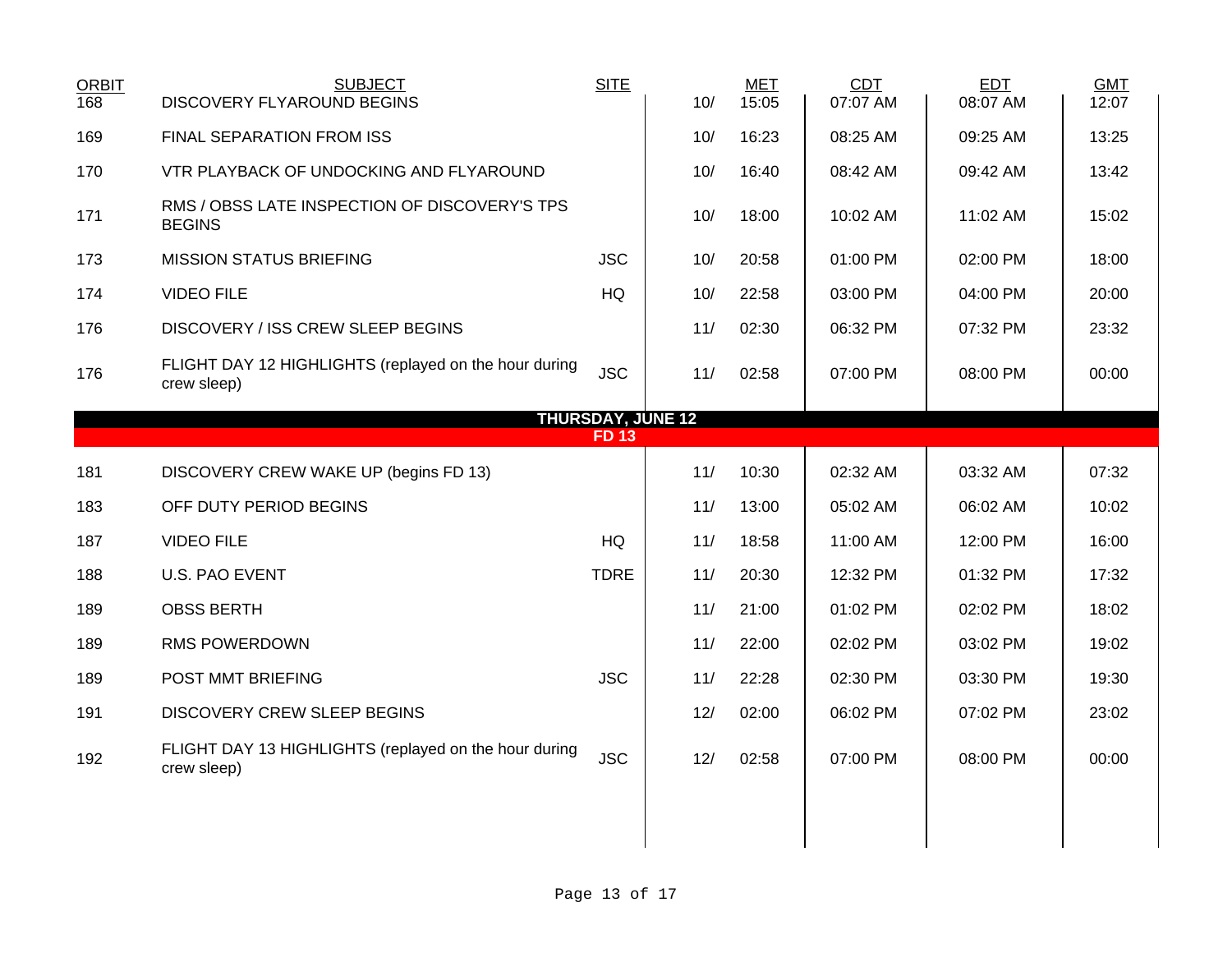| <b>ORBIT</b>                           | <b>SUBJECT</b>                                                       | <b>SITE</b> |     | <b>MET</b> | CDT      | <b>EDT</b> | <b>GMT</b> |  |
|----------------------------------------|----------------------------------------------------------------------|-------------|-----|------------|----------|------------|------------|--|
| <b>FRIDAY, JUNE 13</b><br><b>FD 14</b> |                                                                      |             |     |            |          |            |            |  |
| 197                                    | DISCOVERY CREW WAKE UP (begins FD 14)                                |             | 12/ | 10:00      | 02:02 AM | 03:02 AM   | 07:02      |  |
| 199                                    | <b>CABIN STOWAGE BEGINS</b>                                          |             | 12/ | 13:05      | 05:07 AM | 06:07 AM   | 10:07      |  |
| 199                                    | <b>FCS CHECKOUT</b>                                                  |             | 12/ | 13:35      | 05:37 AM | 06:37 AM   | 10:37      |  |
| 200                                    | <b>RCS HOT-FIRE TEST</b>                                             |             | 12/ | 14:45      | 06:47 AM | 07:47 AM   | 11:47      |  |
| 200                                    | <b>ORBIT ADJUST BURN</b>                                             |             | 12/ | 15:25      | 07:27 AM | 08:27 AM   | 12:27      |  |
| 201                                    | <b>CREW DEORBIT PREPARATION BRIEFING</b>                             |             | 12/ | 17:05      | 09:07 AM | 10:07 AM   | 14:07      |  |
| 202                                    | U.S. PAO EVENT                                                       | <b>TDRE</b> | 12/ | 18:35      | 10:37 AM | 11:37 AM   | 15:37      |  |
| 203                                    | <b>VIDEO FILE</b>                                                    | HQ          | 12/ | 19:28      | 11:30 AM | 12:30 PM   | 16:30      |  |
| 204                                    | REISMAN'S RECUMBENT SEAT SET UP                                      |             | 12/ | 20:55      | 12:57 PM | 01:57 PM   | 17:57      |  |
| 204                                    | <b>MISSION STATUS BRIEFING</b>                                       | <b>JSC</b>  | 12/ | 20:58      | 01:00 PM | 02:00 PM   | 18:00      |  |
| 205                                    | KU-BAND ANTENNA STOWAGE                                              |             | 12/ | 22:00      | 02:02 PM | 03:02 PM   | 19:02      |  |
| 206                                    | DELTA 2 / OSTM PRELAUNCH MISSION BRIEFING                            | <b>VAFB</b> | 12/ | 22:58      | 03:00 PM | 04:00 PM   | 20:00      |  |
| 206                                    | DELTA 2 / OSTM PRELAUNCH SCIENCE BRIEFING                            | <b>VAFB</b> | 12/ | 23:58      | 04:00 PM | 05:00 PM   | 21:00      |  |
| 207                                    | <b>DISCOVERY CREW SLEEP BEGINS</b>                                   |             | 13/ | 01:30      | 05:32 PM | 06:32 PM   | 22:32      |  |
| 207                                    | FLIGHT DAY 14 HIGHLIGHTS (replayed on the hour during<br>crew sleep) | <b>JSC</b>  | 13/ | 01:58      | 06:00 PM | 07:00 PM   | 23:00      |  |
|                                        |                                                                      |             |     |            |          |            |            |  |
|                                        |                                                                      |             |     |            |          |            |            |  |
|                                        |                                                                      |             |     |            |          |            |            |  |
|                                        |                                                                      |             |     |            |          |            |            |  |
|                                        |                                                                      |             |     |            |          |            |            |  |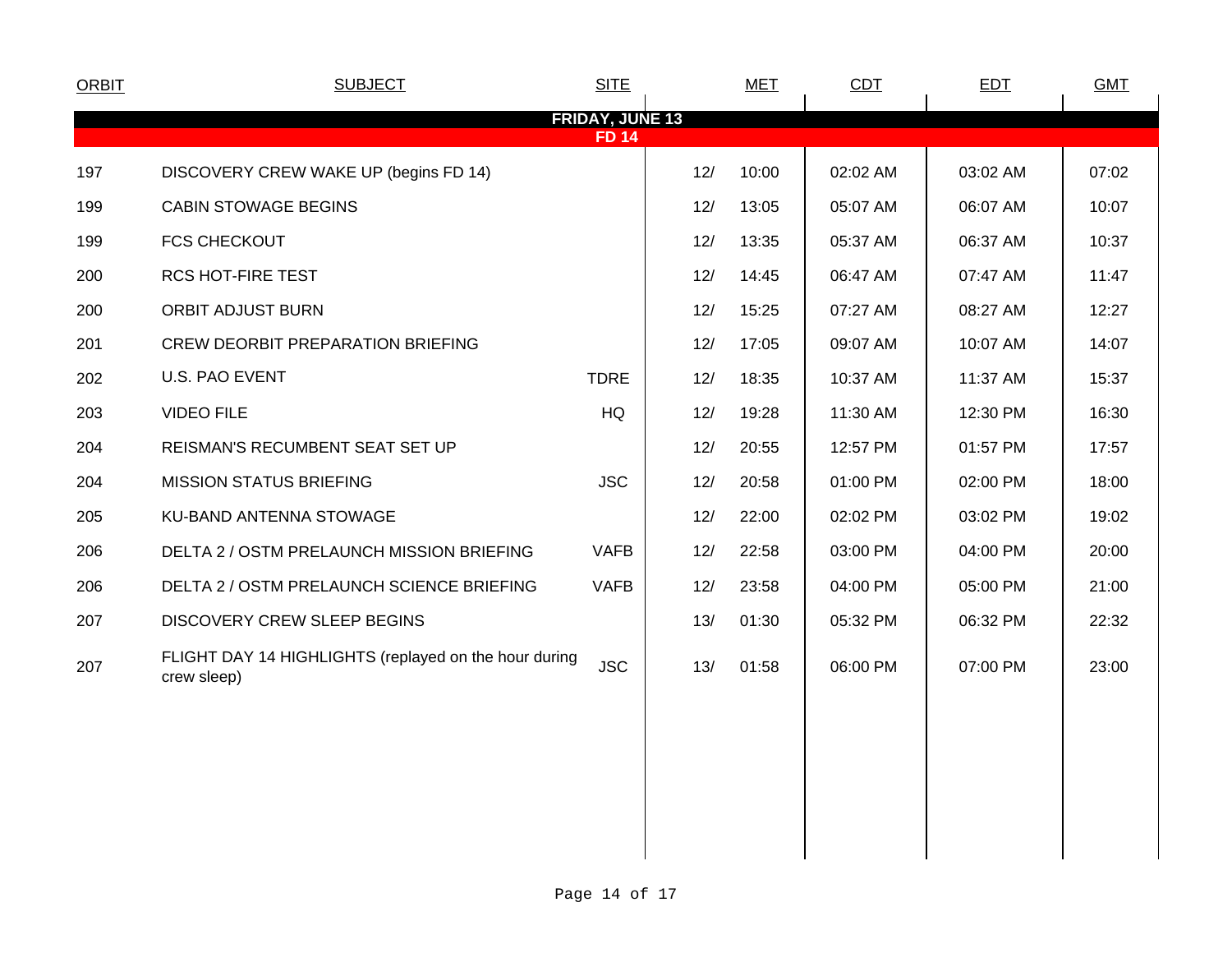| <b>ORBIT</b>                             | <b>SUBJECT</b>                                                                              | <b>SITE</b> |     | MET   | CDT               | <b>EDT</b> | <b>GMT</b> |  |
|------------------------------------------|---------------------------------------------------------------------------------------------|-------------|-----|-------|-------------------|------------|------------|--|
| <b>SATURDAY, JUNE 14</b><br><b>FD 15</b> |                                                                                             |             |     |       |                   |            |            |  |
| 212                                      | DISCOVERY CREW WAKE UP (begins FD 15)                                                       |             | 13/ | 09:30 | 01:32 AM          | 02:32 AM   | 06:32      |  |
| 214                                      | <b>DEORBIT PREPARATIONS BEGIN</b>                                                           |             | 13/ | 12:55 | 04:57 AM          | 05:57 AM   | 09:57      |  |
| 215                                      | PAYLOAD BAY DOOR CLOSING                                                                    |             | 13/ | 14:29 | 06:31 AM          | 07:31 AM   | 11:31      |  |
| 217                                      | <b>DEORBIT BURN</b>                                                                         |             | 13/ | 17:09 | 09:11 AM          | 10:11 AM   | 14:11      |  |
| 218                                      | MILA C-BAND RADAR ACQUISITION OF DISCOVERY                                                  |             | 13/ | 17:59 | 10:01 AM          | 11:01 AM   | 15:01      |  |
| 218                                      | <b>KSC LANDING</b>                                                                          | <b>KSC</b>  | 13/ | 18:12 | 10:14 AM          | 11:14 AM   | 15:14      |  |
|                                          | POST-LANDING NEWS CONFERENCE                                                                | <b>KSC</b>  |     |       | NET L+2 HRS.      |            |            |  |
|                                          | ENTRY FLIGHT CONTROL TEAM VIDEO REPLAY<br>(replayed after Post-Landing News Conference)     | <b>JSC</b>  |     |       | $\sim$ L+3 HRS.   |            |            |  |
|                                          | STS-124 MISSION HIGHLIGHTS VIDEO REPLAY<br>(replayed after Entry Flight Control Team Video) | <b>JSC</b>  |     |       | $\sim$ L+3.5 HRS. |            |            |  |
|                                          | STS-124 CREW NEWS CONFERENCE (may be<br>postponed or cancelled)                             | <b>KSC</b>  |     |       | INET L+4.5 HRS.   |            |            |  |
|                                          | VIDEO B-ROLL OF REISMAN IN CREW QUARTERS<br>(pending availability)                          | <b>KSC</b>  |     |       | NET L+6.5 HRS.    |            |            |  |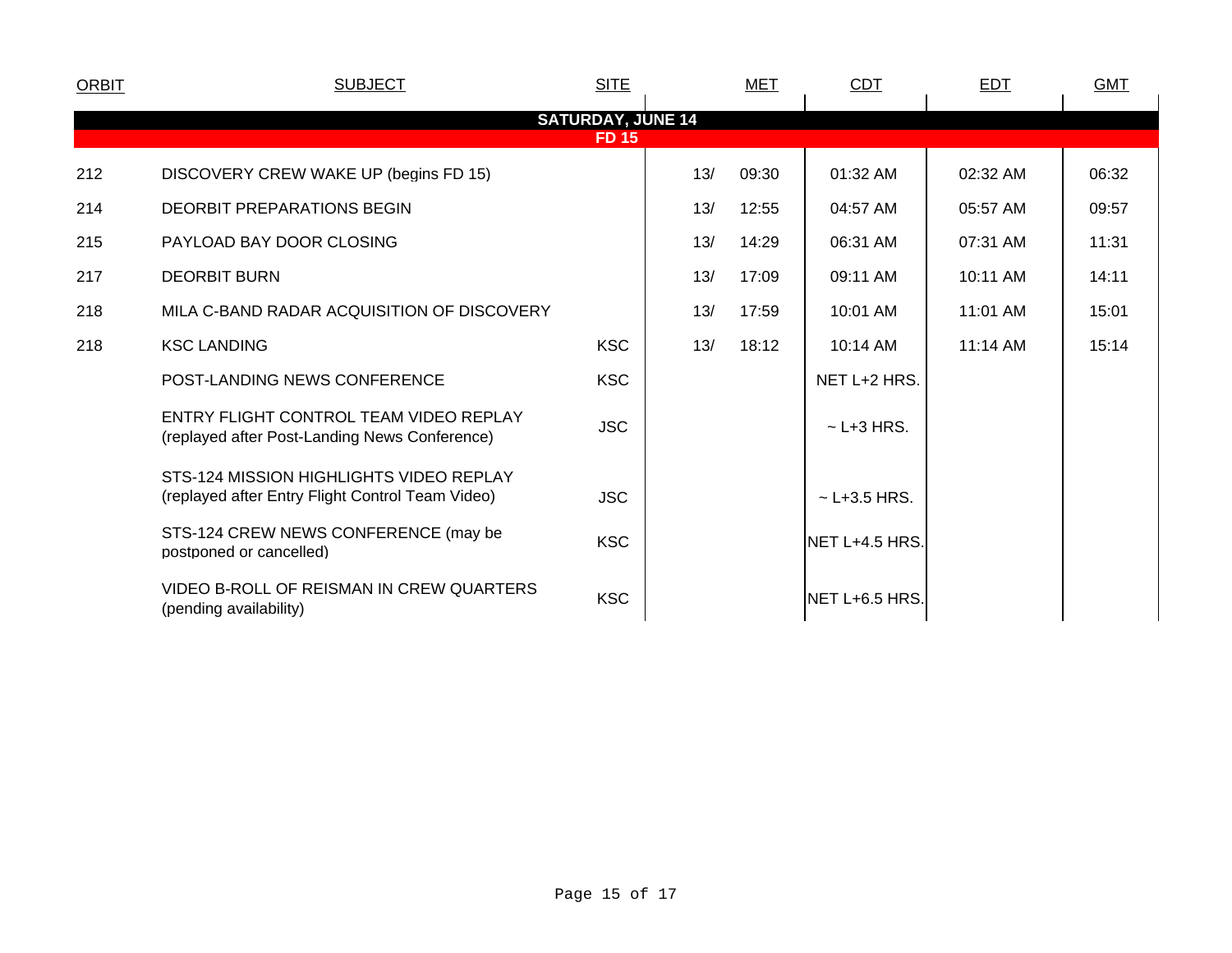| <b>ORBIT</b>    | <b>SUBJECT</b>                                                                                                                                          | <b>SITE</b>                | <b>MET</b> | <b>CDT</b> | <u>EDT</u> | <b>GMT</b> |
|-----------------|---------------------------------------------------------------------------------------------------------------------------------------------------------|----------------------------|------------|------------|------------|------------|
|                 |                                                                                                                                                         |                            |            |            |            |            |
|                 |                                                                                                                                                         | <b>DEFINITION OF TERMS</b> |            |            |            |            |
|                 |                                                                                                                                                         |                            |            |            |            |            |
| AMC:            | <b>Americom Satellite</b>                                                                                                                               |                            |            |            |            |            |
| ATV:            | <b>Automated Transport Vehicle</b>                                                                                                                      |                            |            |            |            |            |
| CDRA:           | Carbon Dioxide Removal Assembly in U.S. Destiny Laboratory                                                                                              |                            |            |            |            |            |
| CDT:            | <b>Central Daylight Time</b>                                                                                                                            |                            |            |            |            |            |
| Destiny:        | U.S. Laboratory on ISS                                                                                                                                  |                            |            |            |            |            |
| EMU:<br>ETCS:   | <b>Extravehicular Mobility Unit</b><br><b>External Thermal Control System</b>                                                                           |                            |            |            |            |            |
| ESA:            | European Space Agency                                                                                                                                   |                            |            |            |            |            |
| ESP:            | <b>External Stowage Platform</b>                                                                                                                        |                            |            |            |            |            |
| EDT:            | <b>Eastern Daylight Time</b>                                                                                                                            |                            |            |            |            |            |
| ETVCG:          | <b>External Television Camera Group</b>                                                                                                                 |                            |            |            |            |            |
| EVA:            | <b>Extravehicular Activity</b>                                                                                                                          |                            |            |            |            |            |
| FCS:            | <b>Flight Control System</b>                                                                                                                            |                            |            |            |            |            |
| FD:             | <b>Flight Day</b>                                                                                                                                       |                            |            |            |            |            |
| GLAST:          | Gamma-ray Large Area Space Telescope                                                                                                                    |                            |            |            |            |            |
| GMT:            | <b>Greenwich Mean Time</b>                                                                                                                              |                            |            |            |            |            |
| HQ:             | <b>NASA Headquarters</b>                                                                                                                                |                            |            |            |            |            |
| ISS:            | <b>International Space Station</b>                                                                                                                      |                            |            |            |            |            |
| JAXA:           | Japan Aerospace and Exploration Agency                                                                                                                  |                            |            |            |            |            |
| JEM-PM:         | Japanese Experiment Module - Pressurized Module (KIBO)                                                                                                  |                            |            |            |            |            |
| <b>JEM RMS:</b> | Japanese Experiment Module - Remote Manipulator System                                                                                                  |                            |            |            |            |            |
| JLP:            | Japanese Logistics Module - Pressurized Section                                                                                                         |                            |            |            |            |            |
| JSC:            | Johnson Space Center                                                                                                                                    |                            |            |            |            |            |
| JTVE:           | Japanese Television Equipment                                                                                                                           |                            |            |            |            |            |
| KSC:            | Kennedy Space Center                                                                                                                                    |                            |            |            |            |            |
| L.              | Launch or Landing time                                                                                                                                  |                            |            |            |            |            |
| LIMO:           | Live Interview Media Outlet channel                                                                                                                     |                            |            |            |            |            |
| MECO:<br>MET:   | Main Engine Cut-Off                                                                                                                                     |                            |            |            |            |            |
| <b>MILA</b>     | Mission Elapsed Time, which begins at the moment of launch and is read: DAYS/HOURS:MINUTES. LAUNCH=00/00:00<br>Merritt Island, Florida Tracking Station |                            |            |            |            |            |
| MLI:            | Multi-Layer Insulation                                                                                                                                  |                            |            |            |            |            |
| MMT:            | <b>Mission Management Team</b>                                                                                                                          |                            |            |            |            |            |
| MS:             | <b>Mission Specialist</b>                                                                                                                               |                            |            |            |            |            |
| MT:             | Mobile Transporter                                                                                                                                      |                            |            |            |            |            |
| NET:            | No Earlier Than                                                                                                                                         |                            |            |            |            |            |
| NTA:            | Nitrogen Tank Assembly                                                                                                                                  |                            |            |            |            |            |
| OBSS:           | Orbiter Boom Sensor System                                                                                                                              |                            |            |            |            |            |
| ODS:            | <b>Orbiter Docking System</b>                                                                                                                           |                            |            |            |            |            |
| OMS:            | <b>Orbital Maneuvering System</b>                                                                                                                       |                            |            |            |            |            |
| OSTM:           | Ocean Surface Topography Mission                                                                                                                        |                            |            |            |            |            |